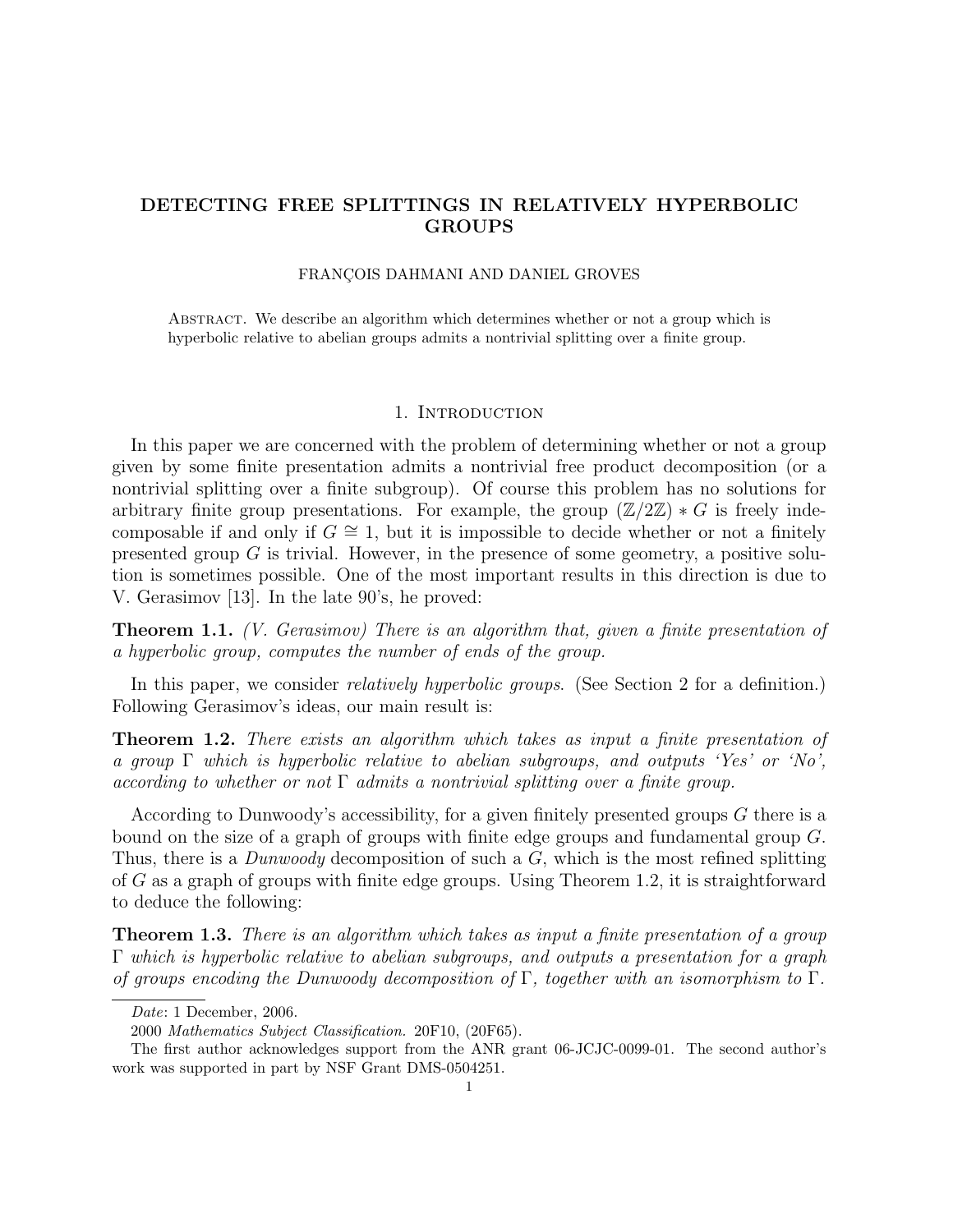If we consider only splittings over the trivial group, then there is the Grushko decomposition, and it is possible to find this also.

**Theorem 1.4.** There is an algorithm which takes as input a finite presentation of a group Γ which is hyperbolic relative to abelian subgroups, and outputs a presentation for a graph of groups encoding the Grushko decomposition of Γ, together with an isomorphism to Γ.

Theorem 1.4 is a major step in the authors' solution to the Isomorphism Problem for toral relatively hyperbolic groups in [9].

Let us briefly outline the method, and the background. Gerasimov's algorithm for hyperbolic groups is unfortunately still unpublished to this date, and, up to our knowledge, not publicly accessible as an e-print. The results in this paper imply Theorem 1.1, and also extend it to a wide class of groups with the geometry of non-positive curvature. As in Gerasimov's approach, we use connectivity properties of boundaries. In [5], Bowditch associates a natural boundary to every relatively hyperbolic group. This boundary is disconnected if the group admits a splitting over a finite subgroup, that is compatible with the relative structure *(i.e.* in which the parabolic subgroups are elliptic). When the parabolic subgroups are themselves one-ended, this latter requirement is always fulfilled, thus connectivity of the boundary is equivalent to one-endedness in this case. In [1], Bestvina and Mess introduced a condition for (local) connectedness of the boundary of a hyperbolic group, provided this boundary has no global cut point (which Bowditch and Swarup latter proved to never happen for hyperbolic groups). This condition can be stated in the relatively hyperbolic setting as well, but this time, global cut points can occur in the boundary. However, this situation was studied further by Bowditch, who proved, in a quite wide generality, that global cut points are so-called parabolic fixed points, and come from peripheral splittings (see Theorem 3.3 below, and references therein). Bowditch also proved an accessibility theorem for peripheral splittings of relatively hyperbolic groups.

The main idea for detecting the number of ends of a relatively hyperbolic group is to decide whether its boundary is connected. For that we wish to use the condition of Bestvina and Mess, that can be expressed in terms of a finite subset of the group (see Corollary 4.6). There is a one-sided algorithm which will terminate if this condition is satisfied, and implies the boundary is connected (see Proposition 5.1). But if there are cut points in the boundary, we want to compute a peripheral splitting so that no vertex group has this problem (by Bowditch's accessibility there is always such a splitting), and test the property vertex by vertex. A first algorithm will enumerate the (peripheral) splittings of the given group, while on each such splitting, another will check whether or not the splitting is nontrivial over a finite group, and if not, a third algorithm will check whether the condition of Bestvina and Mess is fulfilled for each vertex group. This latter algorithm might not terminate on every splitting, but it will terminate at least on a maximal peripheral splitting (the existence of which is guaranteed by Bowditch's accessibility result).

In Section 2 we recall the definition of relatively hyperbolic groups, and some of the geometric and algorithmic properties which we require for this paper. In Section 3 we recall some properties about splittings of relatively hyperbolic groups, due to Bowditch (mostly gathered in Theorem 3.3). The key idea here is that splittings of a relatively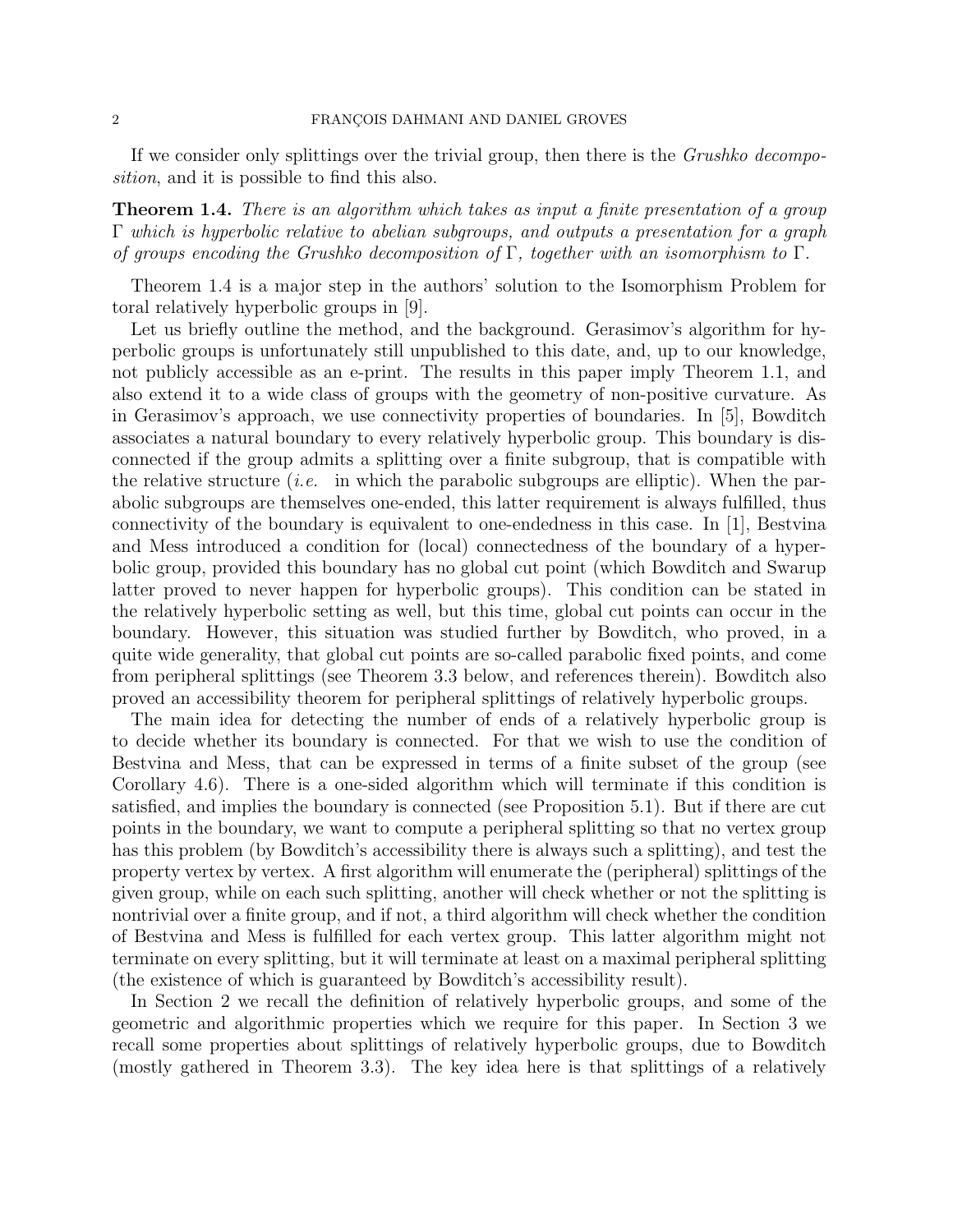hyperbolic group can be detected in terms of cut points on the boundary. In Section 4 we introduce a relatively hyperbolic version of a condition of Bestvina and Mess [1] which can be used, if the boundary has no cut point, to discover whether it is connected (Proposition 5.1). Finally, in Section 5 we present the algorithms which prove Theorems 1.2, 1.3 and 1.4.

We wish to thank the referee for precise and efficient remarks. These improved the paper, particularly the results in Subsection 2.4.

# 2. Preliminaries

Relatively hyperbolic groups were originally defined by Gromov in his seminal paper [14]. An alternative definition was given by Farb [12], who further developed the theory and proved many fundamental results. By now there are many equivalent definitions and characterisations of relatively hyperbolic groups, and there has been a great deal of recent activity.

We will provide a definition of relative hyperbolicity due to the second author and Manning [15] which is suitable for our needs.

2.1. Combinatorial horoballs and the cusped space. In this paragraph, we recall a construction from [15]. For the majority of this paper, we will only need the 1-skeleton of the cusped space defined in Definition 2.4.

**Definition 2.1.** Let  $\Gamma$  be any 1-complex. The combinatorial horoball based on  $\Gamma$ , denoted  $\mathcal{H}(\Gamma)$ , is the 2-complex formed as follows:

- $\mathcal{H}^{(0)} = \Gamma^{(0)} \times (\{0\} \cup \mathbb{N})$
- $\mathcal{H}^{(1)}$  contains the following three types of edges. The first two types are called horizontal, and the last type is called vertical.
	- (1) If e is an edge of  $\Gamma$  joining v to w then there is a corresponding edge  $\bar{e}$  connecting  $(v, 0)$  to  $(w, 0)$ .
	- (2) If  $k > 0$  and  $0 < d_{\Gamma}(v, w) \leq 2^k$ , then there is a single edge connecting  $(v, k)$  to  $(w, k)$ .
	- (3) If  $k \geq 0$  and  $v \in \Gamma^{(0)}$ , there is an edge joining  $(v, k)$  to  $(v, k + 1)$ .
- $\mathcal{H}^{(2)}$  contains three kinds of 2-cells:
	- (1) If  $\gamma \subset \mathcal{H}^{(1)}$  is a circuit composed of three horizontal edges, then there is a 2-cell (a horizontal triangle) attached along  $\gamma$ .
	- (2) If  $\gamma \subset \mathcal{H}^{(1)}$  is a circuit composed of two horizontal edges and two vertical edges, then there is a 2-cell (a vertical square) attached along  $\gamma$ .
	- (3) If  $\gamma \subset \mathcal{H}^{(1)}$  is a circuit composed of three horizontal edges and two vertical ones, then there is a 2-cell (a vertical pentagon) attached along  $\gamma$ , unless  $\gamma$  is the boundary of the union of a vertical square and a horizontal triangle.

**Remark 2.2.** As the full subgraph of  $\mathcal{H}(\Gamma)$  containing the vertices  $\Gamma^{(0)} \times \{0\}$  is isomorphic to  $\Gamma$ , we may think of  $\Gamma$  as a subset of  $\mathcal{H}(\Gamma)$ .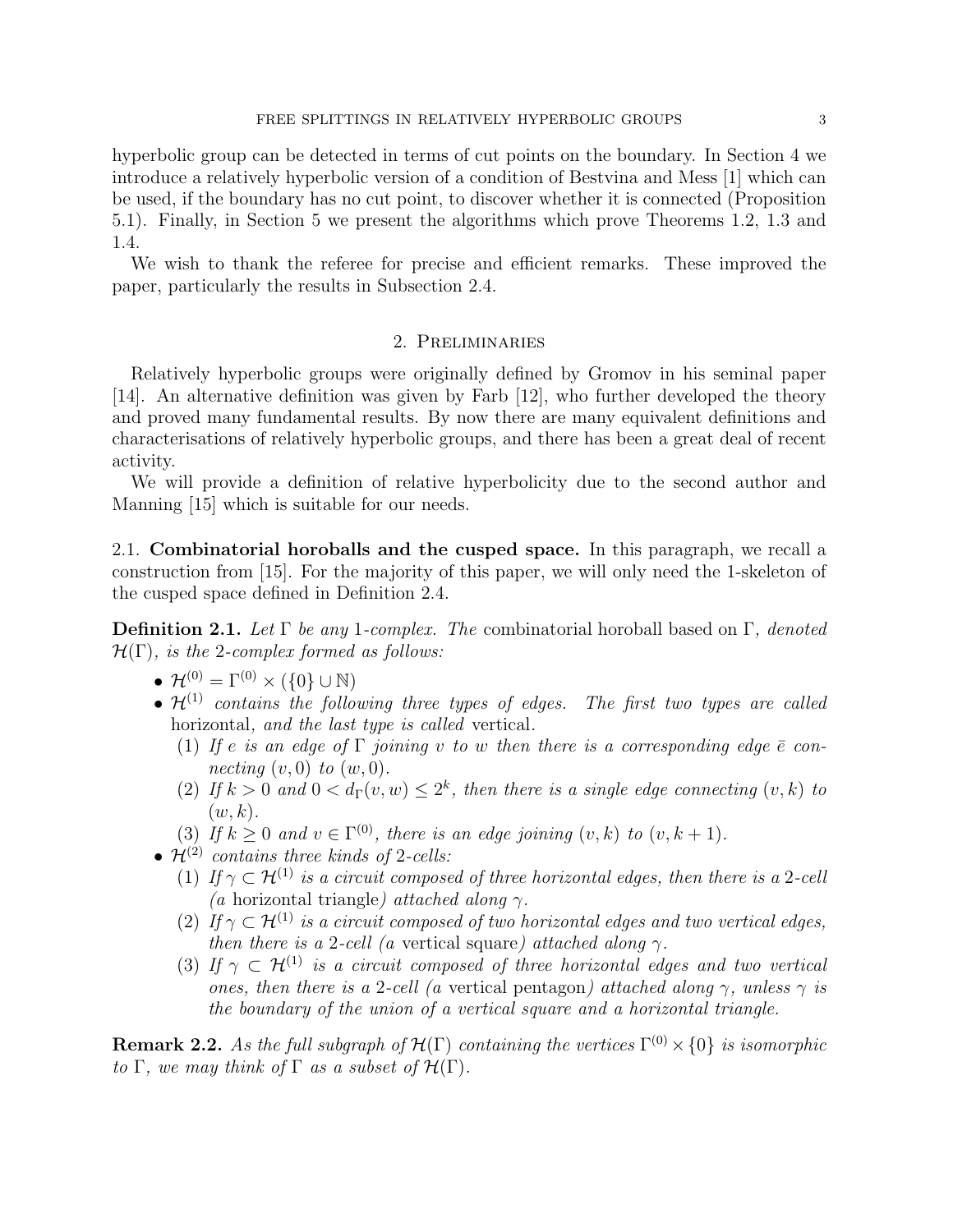We also define, for every  $k \geq 0$ , the k-thick part of a combinatorial horoball, denoted  $\mathcal{H}(\Gamma)_k$  to be the full subcomplex on the set of those vertices of the form  $(\gamma, j)$  with  $0 \leq$  $j \leq k$ .

See [15, Section 3] for a detailed discussion of the geometry of combinatorial horoballs. We recall only the properties which we will need (these statements are [15, Proposition 3.7, Theorem 3.8, Lemma 3.10]):

# Proposition 2.3.

- (1) Let  $\Gamma$  be a connected 1-complex so that no edge joins a vertex to itself. Then  $\mathcal{H}(\Gamma)$  is simply-connected and satisfies a linear combinatorial isoperimetric inequality with constant at most 3;
- (2) Let  $\Gamma$  be any 1-complex. Then  $\mathcal{H}(\Gamma)^{(1)}$  is  $\Upsilon$ -hyperbolic, and  $\Upsilon$  is independent of  $\Gamma$ ;
- (3) Let  $\Gamma$  be a 1-complex, and  $a, b \in \mathcal{H}(\Gamma)^{(0)}$ . Then there is a geodesic in  $\mathcal{H}(\Gamma)^{(1)}$  joining a to b which consists of at most two vertical segments, one going down (deeper in the horoball) and the other going up, and at most one horizontal segment of length at most 3.

We now proceed to define the *cusped space*.

**Definition 2.4.** Let G be a finitely generated group, let  $\mathbf{P} = \{P_1, \ldots, P_n\}$  be a (finite) family of finitely generated subgroups of  $G$ , and let  $A$  be a generating set for  $G$  so that  $P_i \cap \mathcal{A}$  generates  $P_i$  for each  $i \in \{1, \ldots, n\}$ . For each  $i \in \{1, \ldots, n\}$ , let  $T_i$  be a left transversal for  $P_i$ .

For each i, and each  $t \in T_i$ , let  $\Gamma_{i,t}$  be the full subgraph of the Cayley graph  $\Gamma(G, \mathcal{A})$ which contains  $tP_i$ . Each  $\Gamma_{i,t}$  is isomorphic to the Cayley graph of  $P_i$  with respect to the generators  $P_i \cap A$ . Then we define

$$
X = \Gamma(G, \mathcal{A}) \cup (\cup \{ \mathcal{H}(\Gamma_{i,t}) \mid 1 \le i \le n, t \in T_i \}),
$$

where the graphs  $\Gamma_{i,t} \subset \Gamma(G, \mathcal{A})$  and  $\Gamma_{i,t} \subset \mathcal{H}(\Gamma_{i,t})$  are identified as suggested in Remark 2.2.

We call X the cusped space associated to  $(G, P, A)$ . We also define the k-thick part of the cusped space,  $X_k$  to be  $X_k = \Gamma(G, \mathcal{A}) \cup (\cup \{ \mathcal{H}(\Gamma_{i,t})_k \mid 1 \leq i \leq n, t \in T_i \}).$ 

2.2. Relatively hyperbolic groups and first algorithms. The cusped space can be used to define relative hyperbolicity:

**Definition 2.5.** Suppose that G is a finitely generated group and that  $\mathbf{P} = \{P_1, \ldots, P_n\}$ is a finite collection of finitely generated subgroups of  $G$ . Suppose further that  $A$  is a finite compatible generating set for G.

Then G is hyperbolic relative to **P** if the cusped space associated to  $(G, \mathbf{P}, \mathcal{A})$  is  $\delta$ hyperbolic for some  $\delta$ .

It is proved in [15, Theorem 3.25] that this definition is equivalent to other standard definitions.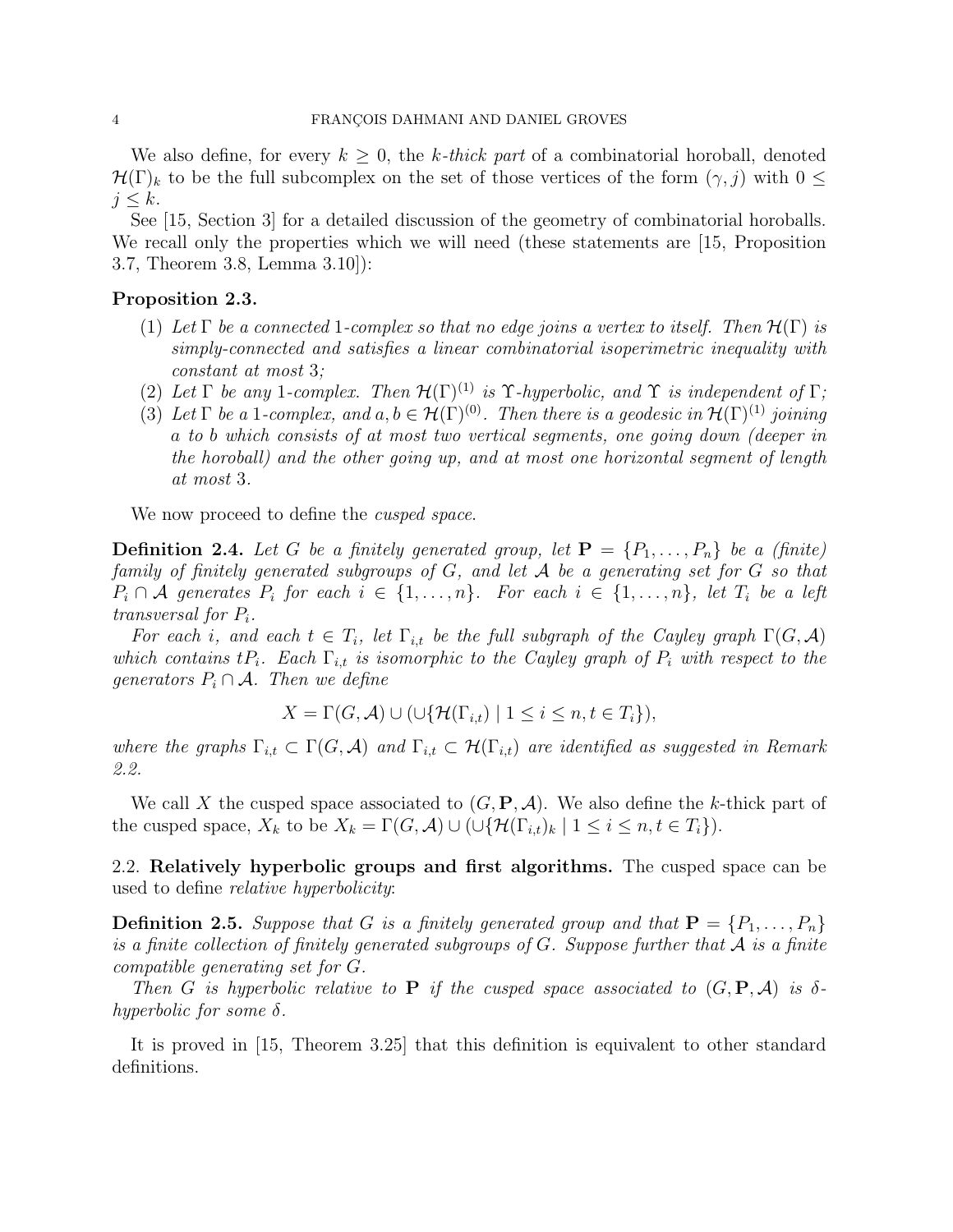Assumption 2.6. Since the main results of this paper are straightforward in case G is equal to a parabolic subgroup, we will always assume that each parabolic subgroup of  $G$  is properly contained in G. Since a finite subgroup can be omitted from the list of parabolics without affecting relative hyperbolicity, we will also assume that parabolic subgroups are infinite.

**Definition 2.7.** Let G be a relatively hyperbolic group, with associated cusped space X. The boundary of G, denoted  $\partial G$ , is the Gromov boundary of the space X (defined as usual by equivalence classes of quasi-geodesic rays).

It follows from [5, Sections 6,9] that the above definition of  $\partial G$  agrees with Bowditch's definition (the analysis in  $[5, \text{Section 6}]$  applies to our cusped space X). In particular, the results of Bowditch quoted in Section 3 below apply to the boundary defined in Definition 2.7.

Let us now recall the main result of [8].

#### **Theorem 2.8.** [8, Theorem 0.2 and 0.1]

There is an algorithm that, given a finite presentation of a group G, terminates if and only if G is hyperbolic relative to abelian subgroups. In case it terminates, it provides a finite presentation of each of the parabolic subgroups (up to conjugacy) in terms of the given generators of G, together with a constant for a linear relative isoperimetric inequality (or equivalently a linear combinatorial isoperimetric inequality of the coned-off Cayley complex, see [15, Section 2]).

Remark 2.9. Given a finite presentation of an abelian group, it is straightforward to determine if the group is finite or not. Therefore, it is no trouble to make the Assumption 2.6 that all parabolic subgroups are infinite.

If a parabolic subgroup is virtually cyclic, we can exclude it from the list of parabolics without affecting relative hyperbolicity. Since we can determine if an abelian group is virtually cyclic from a finite presentation, we can also assume that all parabolic subgroups are not virtually cyclic.

We require one further result which will allow us to effectively compute a value of  $\delta$  for which the cusped space is  $\delta$ -hyperbolic.

**Theorem 2.10.** [15, Theorem 3.24] Suppose that G, **P** and A are as in Definition 2.5, and that G is hyperbolic relative to  $P$ . If the coned-off Cayley complex of G associated to  $G, P, A$  satisfies a linear combinatorial isoperimetric inequality with constant K, then the cusped space associated to  $G, P, A$  satisfies a linear isoperimetric inequality with constant  $K_1 = 3K(2K + 1).$ 

The space X is the cusped space from Definition 2.4. We can compute  $\delta$  using Theorems 2.8 and 2.10.

Let  $v_0$  be the natural base point of X, corresponding to the identity element of G which is a vertex of the Cayley graph of  $G$ , which is embedded in the cusped space  $X$ .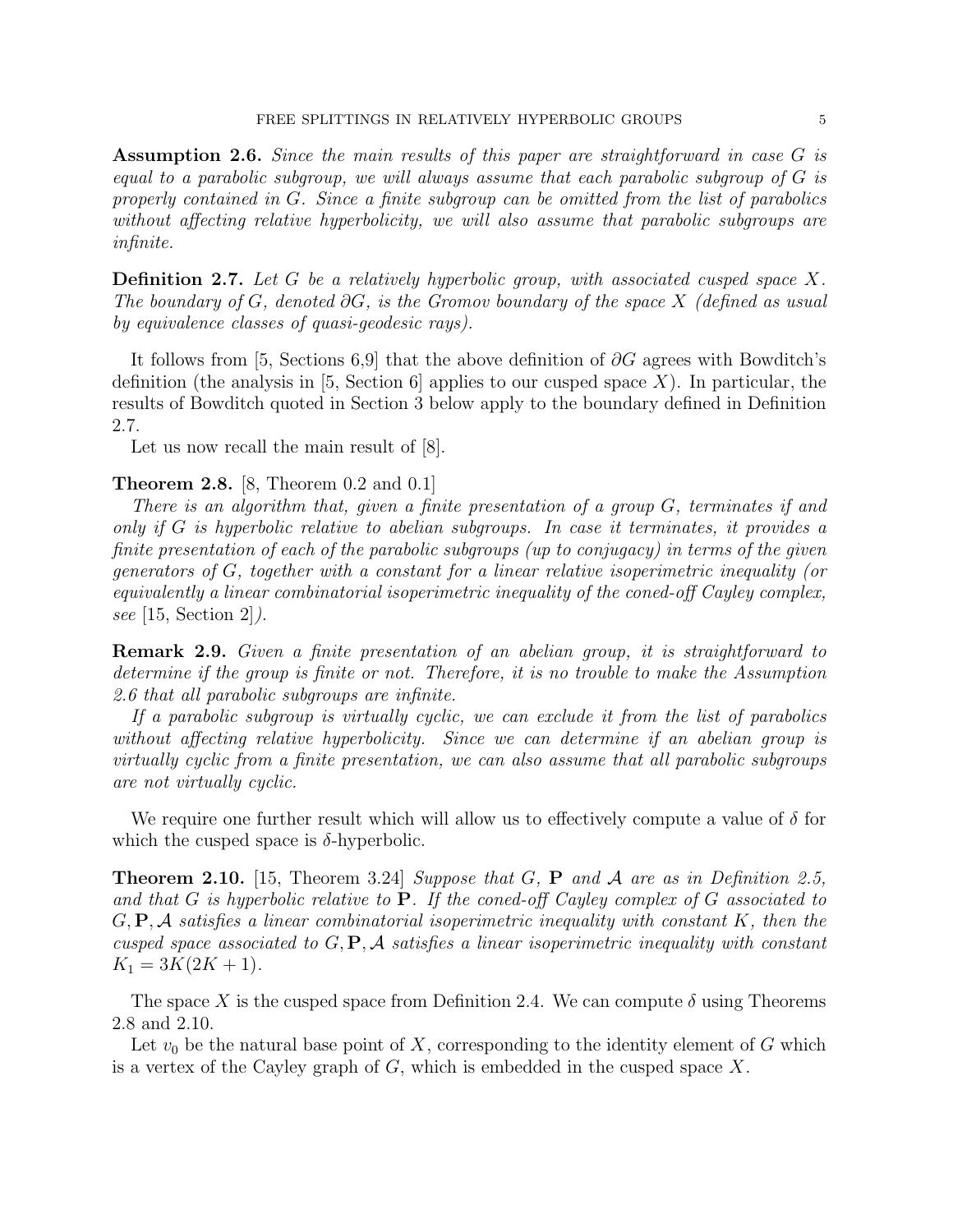Balls of X can be computed, by using a solution to the word problem in  $G$  (and the fact that we know we have a compatible generating set, and know which of our generators lie in which parabolic subgroups – this uses the fact that the parabolics are abelian).

**Lemma 2.11.** For every point  $x \in X$  there is a geodesic ray which starts at  $v_0$  and passes within  $3\delta$  of x.

*Proof.* Suppose that  $x \in X$  has the form  $(\gamma, k)$ , where  $\gamma \in t_j P_i$ , for some parabolic subgroup  $P_i$  and some transversal element  $t_i$ . (Note that in case  $k = 0$ , there may be more than one such pair  $(P_i, t_j)$ . This is unimportant in the following argument.)

Let  $\alpha \in \partial G$  be the point in the boundary fixed by  $t_j P_i t_j^{-1}$  $j^{-1}$ , corresponding to the horoball built from  $t_j P_i$ . Since  $P_i$  is a proper subgroup of G, there exist  $\beta \in \partial G$  so that  $\beta$  is the fixed point of some  $t_k P_i t_k^{-1}$  $\overline{k}^1$ , and  $t_k P_i \neq t_j P_i$ .

Let p be the path which consists of a shortest path between the horoballs  $t_j P_i$  and  $t_k P_i$ , and two vertical paths to  $\alpha$  and  $\beta$ . It is easy to see that p is a bi-infinite geodesic path. By applying an element of  $t_j P_i t_j^{-1}$  $j^{-1}$  to the path p, we may assume that p passes through x.

According to [15, Lemma 2.11] (which is a simple exercise), a geodesic triangle in a δ-hyperbolic space with some or all vertices ideal is 3δ-slim. Consider a partially ideal triangle with vertices  $v_0, \alpha, \beta$ , where the path between  $\alpha$  and  $\beta$  is p. Then x lies within at most 3δ from one of the edges  $[v_0, \alpha]$ ,  $[v_0, \beta]$ , as required.

2.3. Constants. We choose  $\delta$  to be a positive integer so that X is  $\delta$ -hyperbolic.

Let  $C = 3\delta$ , so by Lemma 2.11 any point in X is at distance at most C from a geodesic ray starting at  $v_0$ .

Let us define  $M = 6(C+45\delta) + 2\delta + 3$ , and  $k = 2M$ , and recall that  $X_k$  is the k-thick part of the cusped space. Let  $K = 3(2^{2M+3})+M+3$ . Finally, let  $R(n) = 4(n+M)+3k+50\delta+3$ .

2.4. Two properties of horoballs. Recall that in any metric space  $(X, d)$  the *Gromov* product of points x and y with respect to a third point z is

$$
(x \cdot y)_z = \frac{1}{2} (d(x, z) + d(y, z) - d(x, y)).
$$

Given a comparison tripod  $Y_{xyz}$  for  $x, y, z$  (where the vertices of the tripod are  $\bar{x}, \bar{y}, \bar{z}$ ), the distance from  $\bar{z}$  to the centre of the tripod is  $(x \cdot y)_z$ . In particular, if z lies on a geodesic between x and y then  $(x \cdot y)_z = 0$ .

A definition of  $\delta$ -hyperbolicity is that for all  $w, x, y, z \in X$  we have

$$
(x \cdot y)_w \ge \min\{(x \cdot z)_w, (y \cdot z)_w\} - \delta.
$$

(Because the constants for translating between the various definitions of  $\delta$ -hyperbolicity are explicit, we assume that the above equation holds as well as triangles being  $\delta$ -thin, and  $\delta$ -slim. See [6, III.H] for more details.)

**Lemma 2.12.** Let  $H_k$  be an horoball at depth  $k > 0$ ,  $p_0 \in H_k$ , and  $p_1 \in H_{k-1} \setminus H_k$ . Then, there exists  $p_2 \in H_{k-1} \setminus H_k$  such that  $d(p_0, p_2) \leq d(p_0, p_1) + 3$ , and  $(p_1 \cdot p_2)_{p_0} \leq 3$ .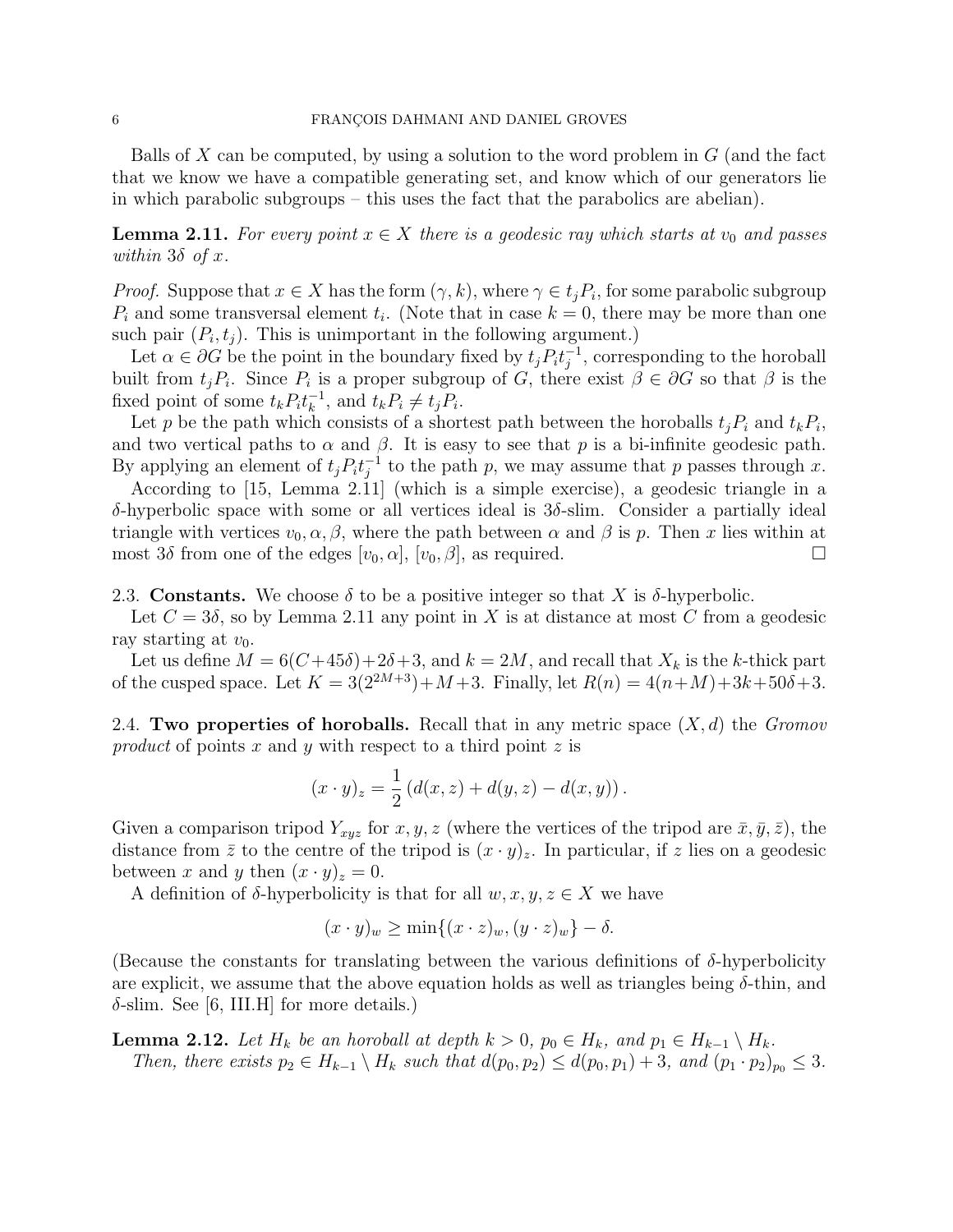*Proof.* Suppose that the horoball is built on the graph  $\Gamma$ , so its vertices are labelled by  $(\gamma, i)$  where  $\gamma \in \Gamma^{(0)}$  and  $i \geq k-1$ . Note that we are assuming that  $\Gamma$  has infinite diameter.

We consider the geodesic  $\gamma$  between  $p_0$  and  $p_1$ . By Proposition 2.3.(3), we may assume that  $\gamma$  either consists of a single vertical segment, or else at most two vertical segments and a single horizontal segment of length at most 3. We distinguish three cases: where  $\gamma$ contains two vertical segments (and one horizontal segment); where  $\gamma$  is entirely vertical; and where  $\gamma$  contains a single vertical segment and a horizontal segment.

Suppose first that this geodesic contains a horizontal segment and two vertical segments, and suppose that  $p_0 = (\gamma, i)$ . Then the path formed by concatenating the geodesic from  $p_1$  to  $p_0$  and the vertical path from  $p_0$  to  $(\gamma, k-1)$  is a geodesic, and  $(p_1 \cdot (\gamma, i))_{p_0} \leq \frac{1}{2}$  $\frac{1}{2}\delta$ , so we may take  $p_2 = (\gamma, k - 1)$ . In this case certainly we have  $d(p_0, p_2) \leq d(p_0, p_1)$ . Note also that since  $p_0$  lies on a geodesic from  $p_1$  to  $p_2$  we must have  $(p_1 \cdot p_2)_{p_0} = 0$ .

Next suppose that the geodesic from  $p_1$  to  $p_0$  is vertical, so  $p_1 = (\gamma, k-1)$  and  $p_0 = (\gamma, i)$ for some  $\gamma \in \Gamma^{(0)}$  and some  $i > k - 1$ . Note that if  $d(p_0, p_1) \leq \delta$  then we can take  $p_2 = p_1$ and the lemma is trivial. Thus we may suppose that  $i - k - 1 > \delta$ .

Since the graph  $\Gamma$  has infinite diameter, there is a vertex  $\gamma_0 \in \Gamma^{(0)}$  so that  $d_{\Gamma}(\gamma, \gamma_0) =$  $3(2^i)$ . Thus the distance between  $(\gamma, i)$  and  $(\gamma_0, i)$  at depth i is 3, and there is a horizontal path between them which is a geodesic in  $H_k$ . The path between  $(\gamma, k-1)$  and  $(\gamma_0, k-1)$ which consists of the vertical paths between  $(\gamma, k - 1)$  and  $(\gamma, i)$  and between  $(\gamma_0, k - 1)$ and  $(\gamma, k-1)$  and the horizontal path between  $(\gamma, i)$  and  $(\gamma_0, i)$  is a geodesic in  $H_k$ . Let  $p_2 = (\gamma, k-1)$ . Clearly  $d(p_0, p_2) = d(p_0, p_1) + 3$ , and it is not hard to see that  $(p_1 \cdot p_2)_{p_0} = 0$ (since again  $p_0$  lies on a geodesic between  $p_1$  and  $p_2$ ).

Finally, suppose that the geodesic from  $p_1$  to  $p_0$  contains a single vertical segment and a horizontal segment. In this case the geometry of the graph on which the horoball is based may prevent us from finding a point  $p_2 \in H_{k-1} \setminus H_k$  so that  $p_0$  lies on a geodesic from  $p_1$  to  $p_2$ . However, let x be the point at the end of the vertical segment in the geodesic from  $p_1$ to  $p_0$ . Then  $d(x, p_0) \leq 3$  and  $d(p_0, p_1) = d(p_0, x) + d(x, p_1)$ . The second case above finds a point  $p_2$  so that x lies on the geodesic from  $p_1$  to  $p_2$  and  $d(x, p_2) = d(x, p_1) + 3$ . Since x lies on the geodesic from  $p_1$  to  $p_2$  a simple calculation then shows that  $(p_1 \cdot p_2)_{p_0} \leq d(x, p_0) \leq 3$ . Also,  $d(p_0, p_2) \leq d(p_0, x) + d(x, p_2) = d(p_0, x) + d(x, p_1) + 3 = d(p_0, p_1) + 3$ , as required.

This finishes the proof in all cases.

**Definition 2.13.** Suppose that  $P$  is a finitely generated abelian group. A finite generating set A for P is called sensible if it can be partitioned into two subsets  $A = A_1 \sqcup A_2$  where  $A_1$  is a basis for a free abelian group and  $A_2$  is a generating set for a finite abelian group  $P_f$ , and  $|A_2|$  is minimal amongst all generating sets of  $P_f$ .

Remark 2.14. The algorithm from [8] which finds the relatively hyperbolic structure for a relatively hyperbolic group with abelian parabolics finds a sensible generating set for the parabolics. Therefore, whenever G is assumed to have abelian parabolics, we will assume that the generating set A is such that the intersection of A with any element of  $P$  is sensible.

**Lemma 2.15.** Suppose that A is a sensible generating set for an infinite abelian group  $P$ which is not virtually cyclic. For any  $r \geq 1$ , if  $a, b \in P$  are at distance at least r from 1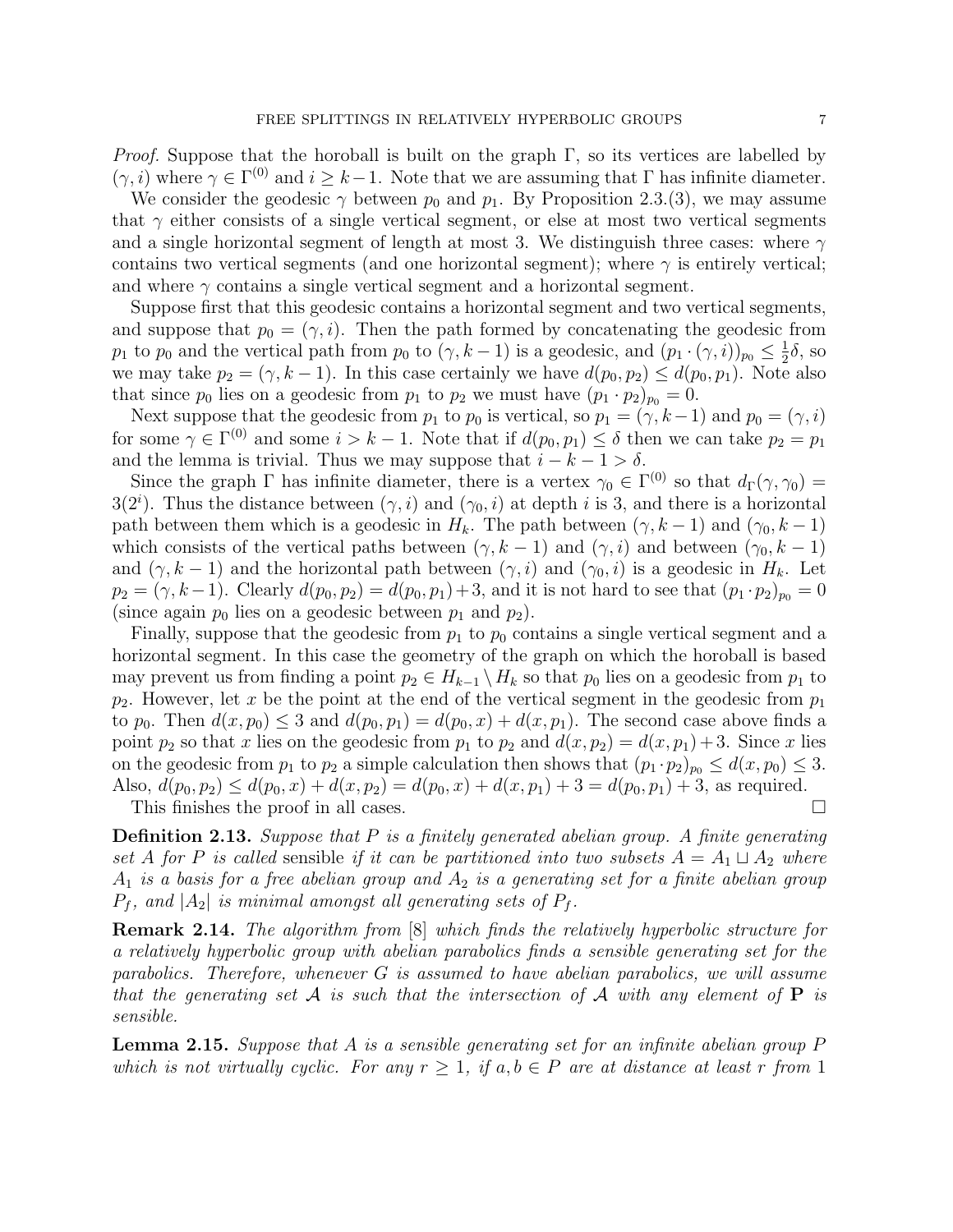then there is a path of length at most  $3d(a, b)$  from a to b which does not intersect the ball of radius  $r - 1$  about 1 (all distances are measured with respect to the word metric coming from the sensible generating set).

*Proof.* Let  $A = A_1 \sqcup A_2$  where  $A_1$  generates a free abelian subgroup  $P_1$  of P, and  $A_2$ generates a finite group. Since  $P$  is not virtually cyclic,  $P_1$  has rank at least 2.

If  $d(a, b) \leq 1$ , there is nothing to prove.

Let us write  $a = (a_1, a_2)$ , with  $a_i \in \langle A_i \rangle$ . and  $b = (b_1, b_2)$  similarily. Let us consider the coordinates of  $a_1 = (x_1, \ldots, x_m)$  and  $b_1 = (y_1, \ldots, y_m)$  in the basis  $A_1$  (we choose additive notations). If two coordinates corresponding to a basis element  $e \in A_1$  are of the same sign (assume it is positive, up to changing e into  $-e$ ), then  $e + a$  and  $e + b$  are both at distance at least  $r + 1$  from 1. If  $\sigma$  be a geodesic segment between a and b,  $e + \sigma$  has its extremal edges outside the ball of radius r about 1. Considering the neighbors of  $e + a$ and  $e + b$  on  $e + \sigma$ , we get two points a' and b' satisfying the assumption of the lemma, with  $d(a', b') = d(a, b) - 2$ , and it takes two paths of length 2 to reach them from a and b outside the ball of radius  $r - 1$  about 1.

Thus by iterating this process, we can reduce the case to that where all coordinates of  $a_1 = (x_1, \ldots, x_m)$  have opposite signs than that of  $b_1 = (y_1, \ldots, y_m)$ .

Let us write  $\langle A_2 \rangle$  as a direct product of cyclic groups, and  $a_2 = (\alpha_1, \ldots, \alpha_k)$  and  $b_2 =$  $(\beta_1, \ldots, \beta_k)$  in this product. If, in the cyclic component, 0 is not on a geodesic between  $\alpha_i$ and  $\beta_i$ , and assuming that a is closer to 1 than b, then there is a path of length  $\|\alpha_i - \beta_i\|$ between  $a$  and  $a'$ , not approaching 1, such that the coordinate of  $a'$  along this cyclic factor is that of  $b$ . The distance to  $b$  has reduced by the same amount, thus, we can reduce to the case where, in  $\langle A_2 \rangle$ , a geodesic between  $a_2$  and  $b_2$  goes through 0, that is  $||a_2 - b_2|| = ||a_2|| + ||b_2||.$ 

Up to changing some elements e of the basis  $A_1$  into  $-e$ , we can assume that all coordinates of  $a_1$  are negative, and all that of  $b_1$  are positive. Then, by adding  $(0, \ldots, 0, -1) \in$  $\langle A_1 \rangle$ , then  $(1, 0, 0, \ldots, 0) \in \langle A_1 \rangle$  to a, exactly  $|x_1|$  times, one defines a path of length  $2|x_1|$ , outside the ball of radius  $r-1$ , to a point with 0 first coordinate. Thus, we can find a path from a to  $((0, \ldots, -\sum_{1}^{m} |x_i| - ||a_2||), 0)$  of length at most  $2 \sum_{1}^{(m-1)} |x_i|$ , outside the ball of radius  $(r-1)$ . Similarly, one can find a path from b to  $((\sum_{1}^{m} y_i + ||b_2||, 0, \ldots, 0), 0),$ of length at most  $2\sum_{i=1}^{m} y_i + 2||b_i||$ , outside the forbidden ball. These two paths have total length at most  $2\sum_{1}^{m} (y_i - x_i) + 2||a_2 - b_2||$  (recall  $x_i < 0$ , and  $||a_2 - b_2|| = ||a_2|| + ||b_2||$ ), thus at most  $2d(a, b)$ . Notice now that there is a path between  $((0, \ldots, -\sum_{1}^{m} |x_i| - ||a_2||)$ , 0) and  $((\sum_{i=1}^{m} y_i + ||b_2||, 0, \ldots, 0), 0)$ , via  $((\sum_{i=1}^{m} y_i + ||b_2||, 0, \ldots, 0, -\sum_{i=1}^{m} |x_i| - ||a_2||), 0)$ , and of length  $\sum_{i=1}^{m} y_i - x_i + ||a_2|| + ||b_2|| = d(a, b)$ . This path does not get closer to 1 than its end points. To summarise, there is a path of length at most  $3d(a, b)$  from a to b outside the forbidden ball.

Recall that we defined  $K = 3(2^{2M+3}) + M + 3$ .

Lemma 2.16. Assume that the parabolic subgroups of G are abelian, and that the intersection of A with each element of  $P$  forms a sensible generating set.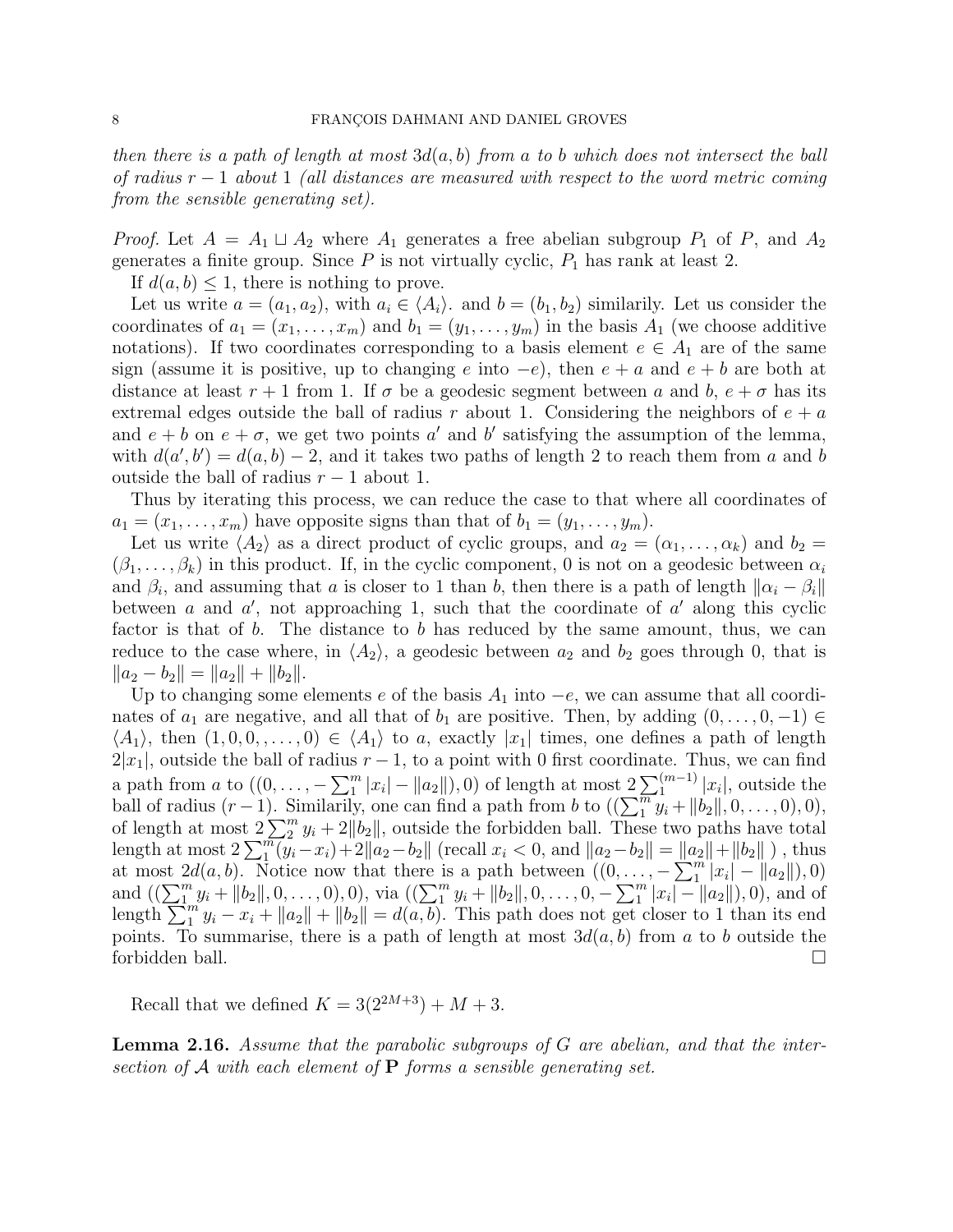Let  $H_k$  be an horoball at depth  $k > 0$ , and  $x, y$  in  $H_k$  be such that  $d(x, y) \leq M$ , and  $|d(x, v_0) - d(y, v_0)| \leq 20\delta.$ 

Then, there exists a path between x and y in  $H_k$  which is of length at most K which does not intersect the ball of radius  $m = \min\{d(v_0, x), d(v_0, y)\}\$ about  $v_0$ .

*Proof.* Let  $\sigma_1$  be a geodesic from  $v_0$  to x whose intersection with  $H_k$  satisfies the conclusions of Proposition 2.3.(3), and  $\sigma_2$  such a geodesic from  $v_0$  to y. Since, for all i,  $H_i$  is convex in X, the points at which  $\sigma_1$  and  $\sigma_2$  first intersect  $H_1$  are distance at most  $2\delta$  apart, and since  $k > 1 + \log_2(2\delta)$ , the points at which  $\sigma_1$  and  $\sigma_2$  first intersect  $H_k$  are distance at most 1 apart.

The paths  $\sigma_1$  and  $\sigma_2$  then travel vertically at distance at most 1 apart, then one of the paths turns horizontal, and goes back up, whilst the other possibly goes deeper, before possibly turning and going up also. If both paths contain only a single vertical segment, the lemma is straightforward: suppose x is the higher of x and y. Then go directly downwards from x to the depth of y, and then apply Lemma 2.15. Thus we can assume that  $\sigma_1$ contains two vertical segments.

Suppose (by relabelling x and y if necessary) that x lies no deeper than y, and that the depth of x is i. Since x and y lie no more than M apart in X, we may append a path  $\gamma$  to the end of  $\sigma_2$  so that  $\sigma_2 \cup \gamma$  is a geodesic and so that  $\gamma$ :

- (1) lies outside of the ball of radius m about  $v_0$ ;
- (2) is entirely vertical except possibly for a horizontal segment of length at most 3;
- (3) has length at most  $M + 3$ ; and
- (4) has end y' (at the other end of y) which is at depth i (the same as x) and is at distance at most  $2M + 3$  from x in X.

We will find a path from  $y'$  to x of bounded length which stays outside of the ball of radius m about  $v_0$ . Let  $\sigma'_2$  be the appended geodesic  $\sigma_2 \cup \gamma$ .

Let  $d_i$  denote distance at depth i. Since the distance in X between x and y' is at most  $2M + 3$ , we have  $d_i(x, y') \leq 2^{2M+3}$ .

The intersection of level i with  $\sigma_1$ , consists of two points, x and another point  $p_1$ . The intersection of  $\sigma'_2$  with level i consists of points y' and  $p_2$ . Note that, since  $i > k$ , as noted before, one has  $d(p_1, p_2) \leq 1$ , hence  $d_i(p_1, p_2) \leq 1$ .

Now, the part of  $H_k$  at level i is a Cayley graph of a finitely generated abelian group P, where  $P \in \mathbf{P}$ . This Cayley graph is with respect to a generating set consisting of all elements of length at most  $2^i$  in a sensible generating set of P. Let  $L_i$  be this Cayley graph at depth i in  $H_k$ . By Lemma 2.15, for any points a and b in  $L_1$  which lie at distance at least r from 1, there is a path of length at most  $3d_1(a, b)$  between a and b which does not intersect the ball of radius  $r - 1$  about 1. Since the distance in  $L_i$  between points  $u = (u_0, i), v = (v_0, i) \in L_i$  is  $[2^{-i}d_1(u_0, v_0)],$  it is easy to see that Lemma 2.15 holds for  $L_i$  also.

Let  $\sigma$  be a path in  $L_i$  between x and y' which does not come closer to  $p_1$  and  $p_2$  than x or  $y'$ , and is of minimal length with respect to this restriction. By the remark above, the length of  $\sigma$  is at most  $3d_i(x, y') \leq 3(2^{2M+3})$ .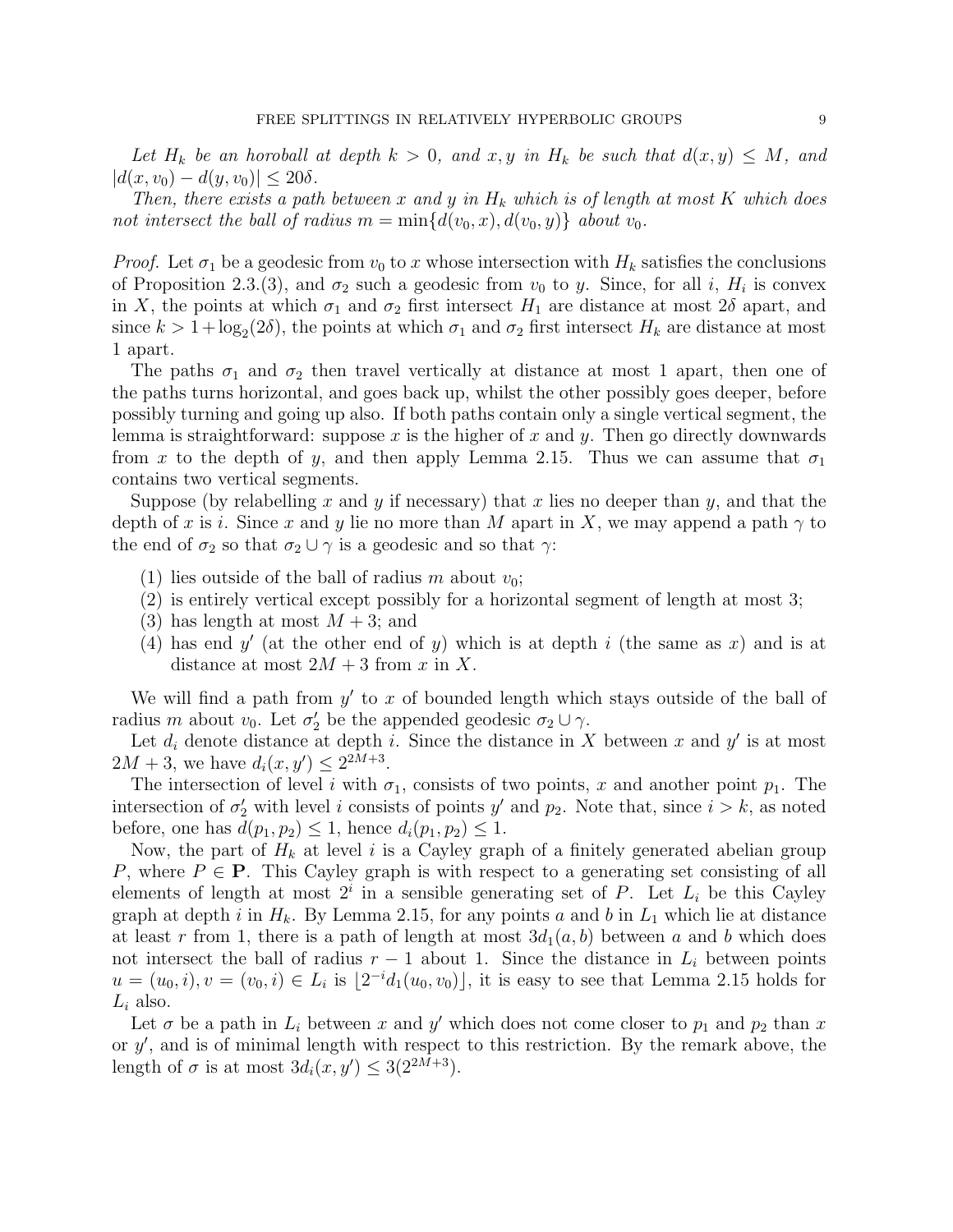In conclusion, there is a path between  $x$  and  $y'$  of the right kind of length at most  $3(2^{2M+3})$ , and the path between y and y' has length at most  $M+3$ . This finishes the proof of the lemma.  $\Box$ 

Remark 2.17. There are versions of Lemma 2.16 with similar conclusions and much weaker assumptions on the parabolic subgroups. However, we were unable to prove a result with no assumptions on the parabolics, and different types of paths of different lengths and with slightly different conclusions are needed for different types of parabolics. Thus, we decided to present a simple version which suffices for the needs of this paper.

# 3. SPLITTINGS

In this section we gather some results due to B. Bowditch about splittings. We first need a characterisation of connectedness of the boundary.

# Proposition 3.1. [5, Propositions 10.1-3]

Let  $(G, P)$  be a relatively hyperbolic group. Its boundary  $\partial G$  is disconnected if and only if G splits nontrivially over a finite group relative to  $P$ . In this case, every vertex group is hyperbolic relative to the parabolic subgroups it contains.

In particular, if the parabolic subgroups of G are all one-ended, then G is one-ended if and only if ∂G is connected.

In the above result, a splitting is *relative to*  $\bf{P}$  if each element of  $\bf{P}$  is elliptic in the splitting.

Then we need to characterise the presence of global cut points. For that, we recall the notion of peripheral splitting.

# Definition 3.2. [4]

Let  $(G, \mathbf{P})$  be a relatively hyperbolic group. A peripheral splitting of G is a representation of G as a finite bipartite graph of groups where  $P$  consists precisely of the (conjugacy classes of) vertex groups of one colour. A peripheral splitting is a refinement of another if there is a colour preserving folding of the first into the second.

# Theorem 3.3. (B. Bowditch)

Let  $(G, P)$  be a relatively hyperbolic group. Assume that ∂G is connected.

- (1) [2, Theorem 0.2] If every maximal parabolic subgroup of  $G$  is (one or two)-ended, finitely presented, and without infinite torsion subgroup, then, every global cut point of ∂G is a parabolic fixed point.
- (2) [3, Theorem 1.2] If there is a global cut point that is a parabolic point, then G admits a proper peripheral splitting.
- (3) [4, Theorem 1.2] If G admits a proper peripheral splitting, then  $\partial G$  admits a global cut point.

It is established in [4, Theorem 1.3] that the vertex groups of peripheral splittings are hyperbolic relative to the trace of the parabolic subgroups of G on them, and that if  $\partial G$ is connected, then, any non-peripheral vertex group also has connected boundary, and is hyperbolic relative to its adjacent edge groups.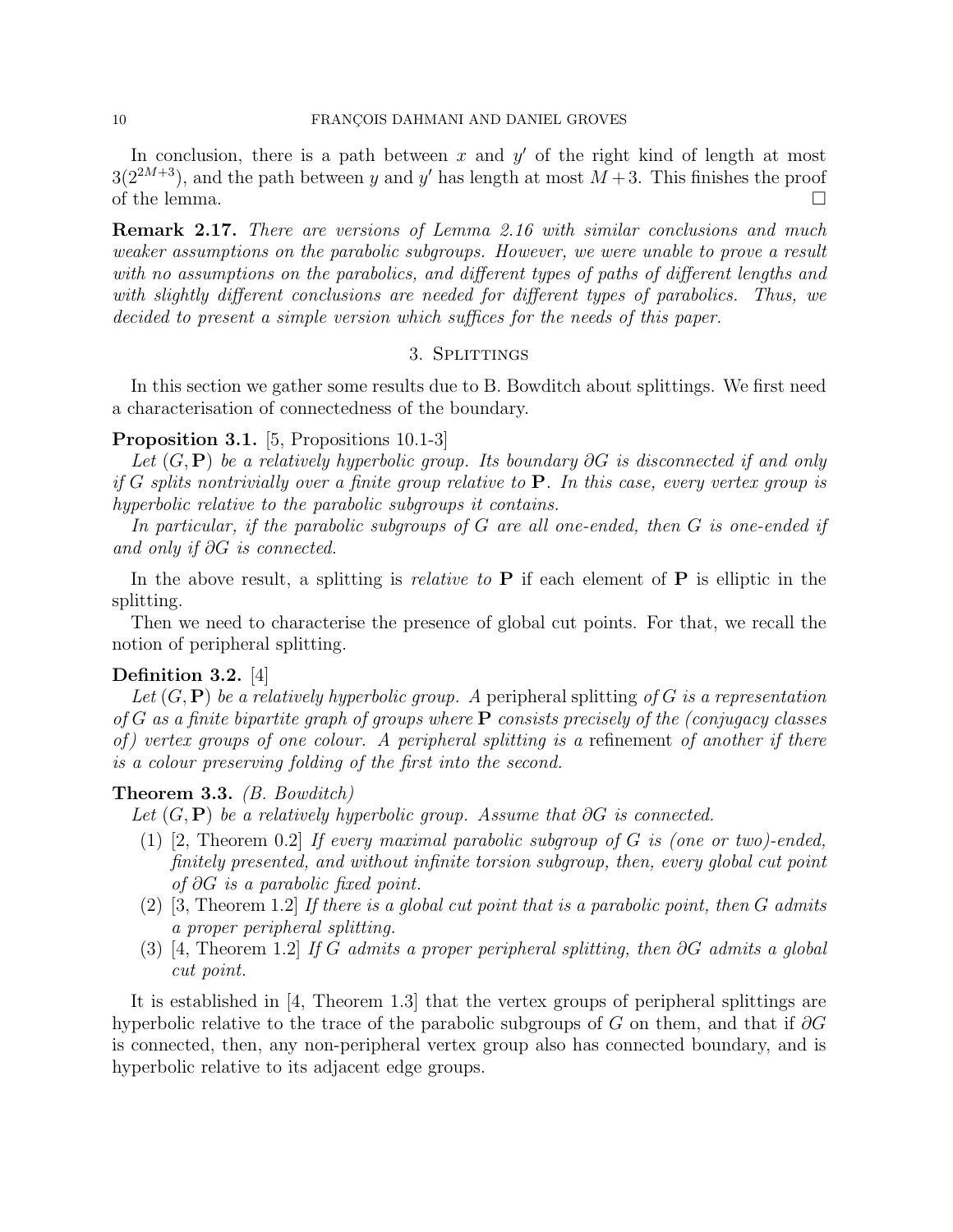We also need an accessibility result.

### Theorem 3.4. [4, Theorem 1.4].

Suppose that  $G$  is relatively hyperbolic with connected boundary. Then  $G$  admits a (possibly trivial) peripheral splitting which is maximal in the sense that it is not a refinement of any other peripheral splitting.

The boundaries of the components of such a maximal splitting do not contain any global cut point.

We will recognise when the boundary is connected without global cut point, on the one hand, and when the group admits nontrivial splittings on the other.

#### 4. On a condition of M. Bestvina and G. Mess

Let G be a relatively hyperbolic group, and X the cusped space defined in Section 2. Let us introduce a slight variation of the property  $\ddagger$  of Bestvina and Mess, defined in [1]. Given  $\epsilon \geq 0$ , and two points  $x, y$  in X, we say that x and y satisfy  $\star_{\epsilon}$  if

> $\star_{\epsilon}$ :  $|d(v_0, x) - d(v_0, y)| \leq \epsilon$  and  $d(x, y) \leq M$

Given an integer n, we say that two points x, y satisfying  $\star_{\epsilon}$ , satisfy  $\ddagger(\epsilon, n)(x, y)$  if there is a path of length at most  $n$  from  $x$  to  $y$ , in the complement in  $X$  of the ball  $B_{v_0}(m - C - 45\delta + 3\epsilon)$ , where  $m = \min\{d(v_0, x), d(v_0, y)\}.$ 

First one can reproduce verbatim the argument of Bestvina and Mess (we refer the reader to [1, Proposition 3.2]) to get the following property.

**Lemma 4.1.** If there exists n such that for all x, y in X satisfying  $\star_0$ , the property  $\ddagger(0, n)(x, y)$  holds, then ∂G is connected.

Note that if  $\ddagger(0, n)(x, y)$  holds, then  $\ddagger(0, m)(x, y)$  holds for all  $m \geq n$  also. Following another argument of Bestvina and Mess ([1, Proposition 3.3]), we also collect (recall that we defined the constant  $k$  in Subsection 2.3):

**Lemma 4.2.** If the boundary  $\partial G$  is connected, and has no global cut point, then there is n such that  $\ddagger(10\delta, n)(x, y)$  holds for all  $x, y$  in  $X_k$ .

*Proof.* We prove the contrapositive. If for each n there are  $x_n, y_n$  so that  $\ddagger(10\delta, n)(x_n, y_n)$ is false, we will find a point  $\xi$  in  $\partial G$  such that  $\partial G \setminus {\xi}$  is disconnected.

Thus, let us assume that  $\ddagger(10\delta, n)(x_n, y_n)$  is false for a sequence of vertices  $x_n, y_n$  in  $X_k$ . Let  $r_n$  and  $s_n$  be geodesic rays from  $v_0$  that pass at distance at most C from  $x_n$  and  $y_n$ , respectively. Their points at infinity are denoted by  $\alpha_n$  and  $\beta_n$ .

Since there are finitely many orbits of vertices in  $X_k$ , one can find a sequence of elements  $\gamma_n$  such that, after extraction of a subsequence,  $\gamma_n x_n$  is constant, say equal to x. Since  $y_n$  is at bounded distance of  $x_n$ , and the space X is proper, we can assume that  $\gamma_n y_n$  is constant, say equal to y, with  $d(x, y) \leq M$ . Without loss of generality, one can assume that  $\min\{d(v_0, x_n), d(v_0, y_n)\} = d(v_0, x_n)$ , for all n in the extracted subsequence. We also extract in order that  $\gamma_n \alpha_n \to \alpha$ , and  $\gamma_n \beta_n \to \beta$  in  $\partial X$ ,  $\gamma_n v_0 \to \xi \in \partial G$ ,  $[x, \gamma_n v_0] \to [x, \xi] = \rho$  and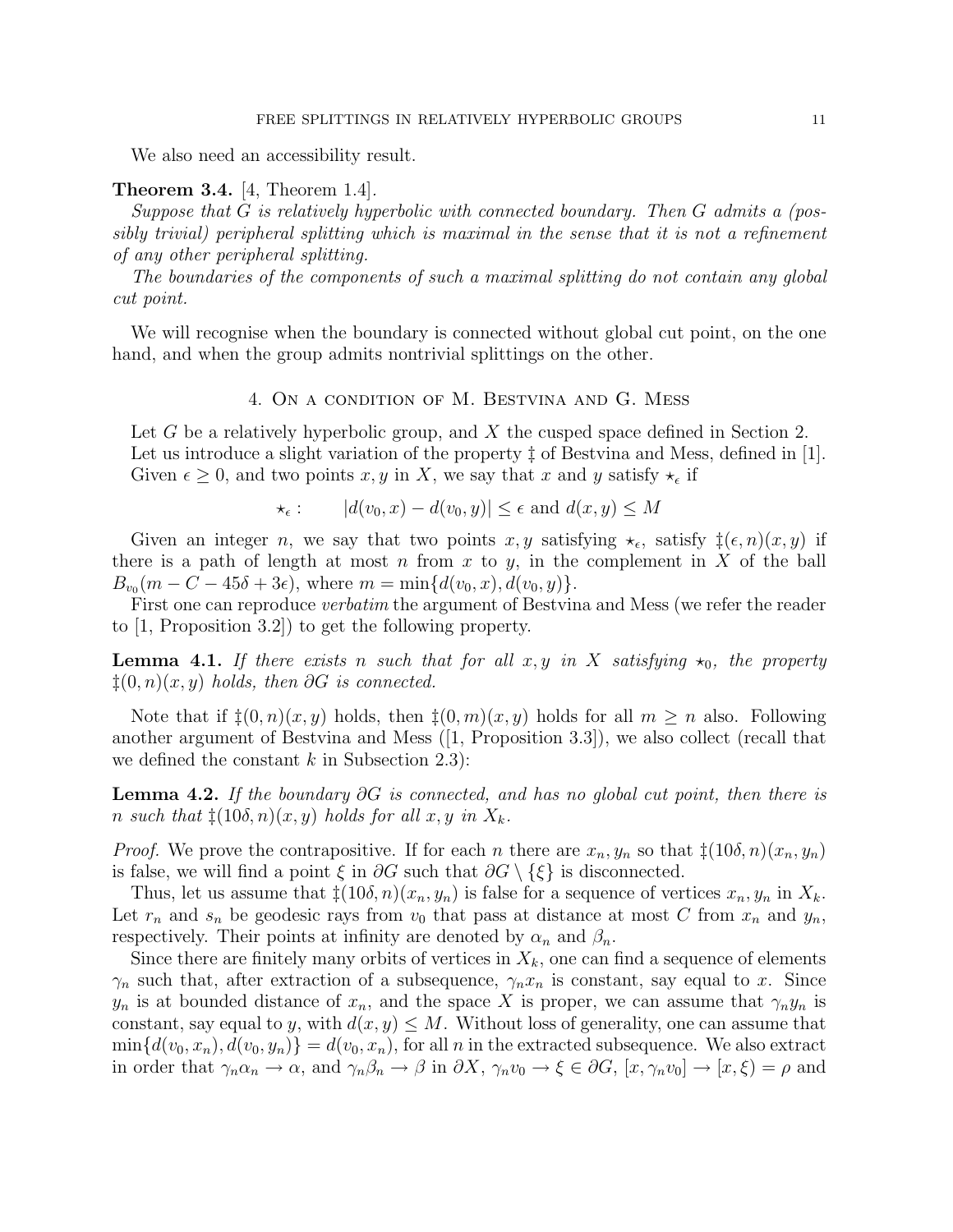$r_n \to r$ , and  $s_n \to s$ , bi-infinite geodesics from  $\xi$  to  $\alpha$ , and  $\beta$  (it is easy to check that  $\xi$  is different from  $\alpha$  and  $\beta$ ).

We consider then  $B_n = \gamma_n B(v_0, d(v_0, x_n) - 15\delta - C)$ .

Let  $B = \bigcup_{\mathbb{N}} B_n$ . Clearly  $\xi \in \overline{B} \cap \partial X$  for the usual topology on  $X \cup \partial X$ . One has furthermore  $\{\xi\} = B \cap \partial X$ . For, if  $\zeta \in \partial X \setminus \{\xi\}$  then, letting  $\{f_n\}$  be a sequence of points in  $B_n$  going to  $\zeta$ , by hyperbolicity in the pentagons  $(x, \xi, \gamma_n v_0, f_n, \zeta)$ , there is  $N > 0$  such that if n is large enough, any path from  $\gamma_n v_0$  to  $f_n$  passes at distance at most N from x. This provides  $d(\gamma_n v_0, f_n) > 2(d(v_0, x_n) - 15\delta - C)$ , for *n* large enough, contradicting the assumption that both are in  $B_n$ .

The space  $X \setminus B$  is disconnected. Indeed, x and y are in  $X \setminus B$ , and if there is a path  $\lambda$ in  $X \setminus B$ , from x to y, then, for  $n > length(\lambda)$ , translating by  $\gamma_n^{-1}$ , we see that  $\ddagger(10\delta, n)$  is true for  $(x_n, y_n)$ , contradicting the assumption on  $x_n, y_n$ .

The distance between x and r is at most C, and that between x and B is  $15\delta + C$ . Therefore the ray r enters the component of x in  $X \setminus B$ . Similarly, the ray s enters the component of  $X \setminus B$  of y.

For a component A of  $X \setminus B$ , let us consider  $\mathcal{O}(A) \subset \partial X \setminus \{\xi\}$ , the set of the points  $\zeta$ such that a bi-infinite geodesic  $(\xi, \zeta)$  enters A.

The set  $\mathcal{O}(A)$  is open: indeed, if  $\zeta$  is in it, a neighborhood of  $\zeta$  consists of points  $\eta$  such that  $(\xi, \eta)$  remains at distance 10δ from  $(\xi, \zeta)$ , from  $\xi$  until some point at distance at least 20δ from B, and therefore these geodesics must enter the same component of  $X \setminus B$  as  $(\xi, \zeta)$ .

If  $A' \neq A$ ,  $\mathcal{O}(A)$  and  $\mathcal{O}(A')$  are disjoint, because if a point  $\zeta$  is in the intersection, one geodesic  $(\xi, \zeta)$  enters A, although another enters A', but both remain at distance  $2\delta$ , thus providing paths between A and A' that avoid B (contradicting that  $A \neq A'$ ).

Finally there are at least two non-empty such open sets (one containing  $\alpha$ , and one containing  $\beta$ ), and the union of them covers  $\partial X \setminus \{\xi\}$ . All this proves that  $\partial G \setminus \{\xi\}$  is disconnected.

We now want to reduce  $\ddagger(0, n)$  on X, to  $\ddagger(10\delta, n)$  on some finite set. We begin with two lemmata, dealing with the k-thick part  $X_k$ . Recall the definition of  $R(n)$  from Subsection 2.3.

**Lemma 4.3.** For all x in  $X_k$  with  $d(x, v_0) \ge R(n)$ , if p is a point on a geodesic  $[v_0, x]$  at distance  $2(n + M)$  from x, then there exists an element  $\gamma$  such that  $(\gamma v_0 \cdot x)_p \leq \delta$ , and  $d(x, \gamma v_0) \leq R(n) - 50\delta.$ 

Notice that this is straightforward for hyperbolic groups, since in the Cayley graph, one can always choose  $\gamma v_0 = p$ .

*Proof.* Let us consider the subsegment  $[p', p]$  of  $[v_0, p]$  and of length 4k (it exists since  $d(v_0, x) \ge R(n)$ . If the distance between p' and  $Gv_0$  is at most 3k, then, the element  $\gamma$ such that  $\gamma v_0$  is closest to  $p'$  is suitable.

If now p' is at distance at least 3k from  $Gv_0$ , then it is not in  $X_k$ . Since  $x \in X_k$ , there is a first point  $p''$  on  $[p', x]$  that is in  $X_k$ .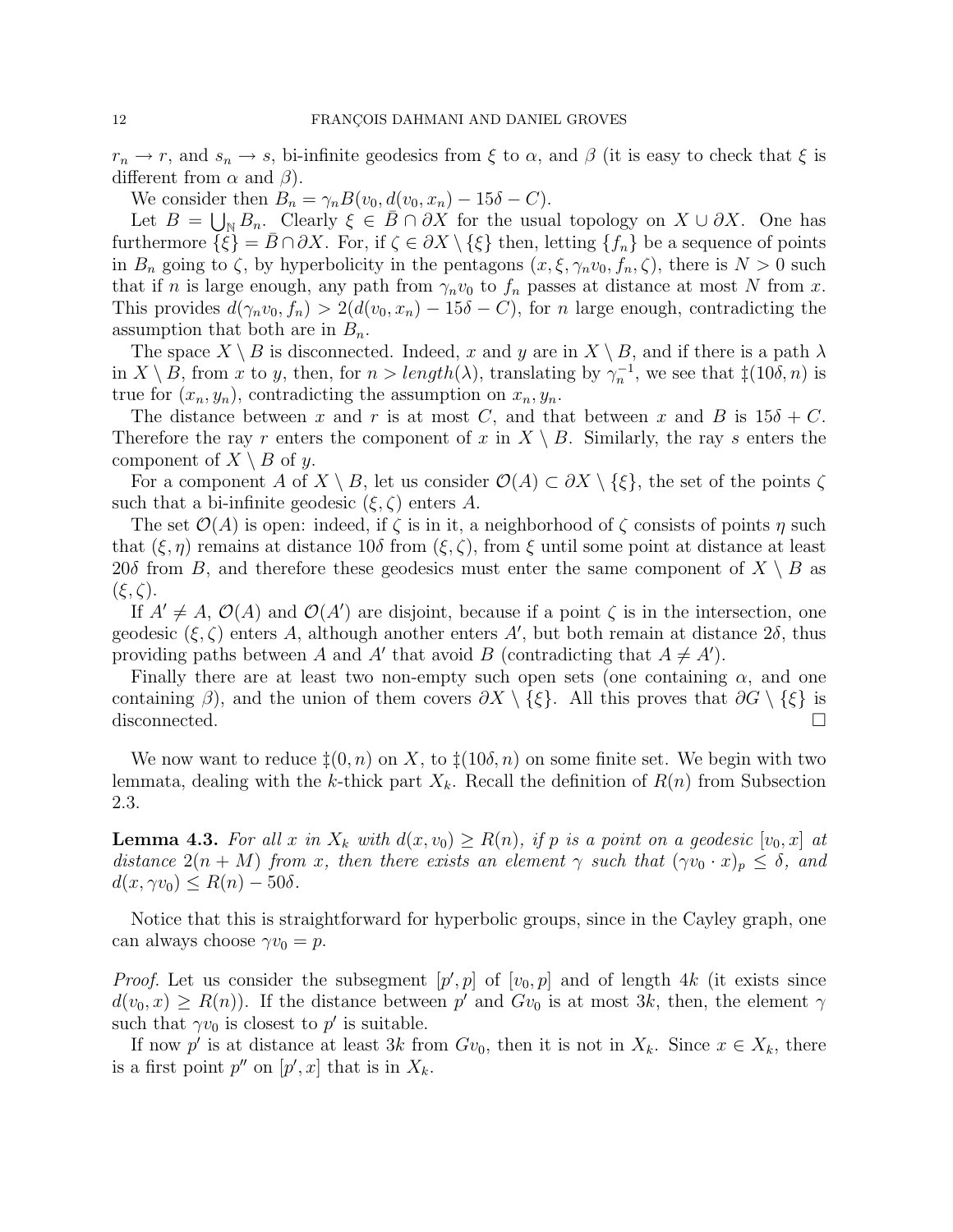By assumption on p', one has  $d(p', p'') \geq 2k$ . Moreover since the horoballs at depth k are separated, the segment  $[p', p'']$  remains in an horoball. By Lemma 2.12, there is another point q in  $X_k$  with  $d(p', q) \leq d(p', p'') + 3$  and such that  $(q \cdot p'')_{p'} \leq 3$ .

Since  $q \in X_k$ , there exists  $\gamma \in G$  such that  $d(\gamma v_0, q) \leq k$ . Recall that  $d(p', \gamma v_0) \geq 3k$ hence  $d(p', q) \ge 2k$ . Therefore, for this element,  $(\gamma v_0 \cdot q)_{p'} \ge (d(p', q) + d(p', \gamma v_0) - k)/2 \ge 2k$ , and by hyperbolicity, it follows that  $(\gamma v_0 \cdot p'')_{p'} \leq \delta + 3$ . Since  $(p \cdot p'')_{p'} = d(p', p'') \geq 2k$ , one has  $(\gamma v_0 \cdot p)_{p'} \leq 2\delta + 3$ . Therefore,  $(\gamma v_0 \cdot p')_p \geq d(p, p') - (2\delta + 3) > \delta$ . Since  $(x \cdot p')_p = 0$ , by hyperbolicity,  $(\gamma v_0 \cdot x)_p \leq \delta$ .

Moreover, one has  $d(x, \gamma v_0) \leq d(x, p') + d(p', q) + d(q, \gamma v_0)$ . Recall that  $d(p', q) \leq$  $d(p', p'') + 3 \le d(p', x) + 3$ , and that  $d(q, \gamma v_0) \le k$ . Since  $d(p', x) \le d(p, x) + k$ , one has  $d(x, \gamma v_0) \leq 2d(x, p) + 6k + 3$  that is, at most  $4(n + M) + 3k + 3 \leq R(n) - 50\delta$ . Therefore,  $\gamma v_0$  is suitable.

**Lemma 4.4.** Assume that, for some n,  $\ddagger(10\delta, n)(x, y)$  holds for all pairs of vertices  $(x, y)$ in  $B_{v_0}(R(n))$  satisfying  $\star_{10\delta}$ .

Let  $x, y \in X_k$ , satisfying  $\star_0$ , and  $d(v_0, x) \ge R(n)$ . Let p on a geodesic segment  $[v_0, x]$  at distance  $2(n + M)$  from x, as in the previous lemma. Then the pair  $(x, y)$  satisfies  $\ddagger(0, n)$ .

*Proof.* By Lemma 4.3, there exists  $\gamma \in G$  such that  $(\gamma v_0 \cdot x)_p \leq \delta$  and  $d(\gamma v_0, x) \leq R(n) - 50\delta$ . Let us first prove that  $(\gamma^{-1}x, \gamma^{-1}y)$  satisfies  $\star_{10\delta}$ .

By hyperbolicity,  $\min\{(\gamma v_0 \cdot y)_p, (x \cdot y)_p\} \le (\gamma v_0 \cdot x)_p + \delta \le 2\delta$ . Since  $(x \cdot y)_p \ge M + 2n$ , it follows  $(\gamma v_0 \cdot y)_p \le 2\delta$ , and therefore,  $d(\gamma v_0, y) \ge d(\gamma v_0, p) + d(p, y) - 6\delta$ . Since  $(\gamma v_0 \cdot x)_p \le \delta$ , similarly,  $d(\gamma v_0, x) \geq d(\gamma v_0, p) + d(p, x) - 2\delta$ .

By triangular inequality, on the other hand,  $d(\gamma v_0, y) \leq d(\gamma v_0, p) + d(p, y)$ , and  $d(\gamma v_0, x) \leq d(\gamma v_0, y)$  $d(\gamma v_0, p) + d(p, x)$  One can thus estimate  $|d(p, x) - d(p, y)| - 2\delta \leq |d(\gamma v_0, x) - d(\gamma v_0, y)| \leq$  $|d(p, x) - d(p, y)| + 6\delta.$ 

By assumption  $\star_0$  on x and y, and since p is on  $[v_0, x]$  and  $\delta$ -close of  $[v_0, y]$ , one has  $|d(p,x) - d(p,y)| \le 2\delta$ . This ensures that  $(\gamma^{-1}x, \gamma^{-1}y)$  satisfy  $\star_{10\delta}$ .

By assumption,  $d(\gamma v_0, x) \leq R(n) - 50\delta$ , hence there exists a path  $c : [0, n] \to X$  from x to y, such that for all t,  $d(\gamma v_0, c(t)) \ge \min\{d(\gamma v_0, x), d(\gamma v_0, y)\} - C - 15\delta$ , in particular,  $d(\gamma v_0, c(t)) \geq d(\gamma v_0, x) - C - 25\delta.$ 

We now need to control  $d(v_0, c(t))$  for all t. Changing y by  $c(t)$  in the argument above provides the estimation  $d(p, c(t)) - d(p, x) \geq d(\gamma v_0, c(t)) - d(\gamma v_0, x) - 6\delta$ .

One also easily gets that  $d(v_0, c(t)) - d(v_0, x) \geq d(p, c(t)) - d(p, x) - 2\delta$ , thus,  $d(v_0, c(t))$  $d(v_0, x) \geq d(\gamma v_0, c(t)) - d(\gamma v_0, x) - 6\delta \geq -C - 35\delta$ , as required.

**Corollary 4.5.** Let  $n \geq K$ . Assume that  $\ddagger(10\delta, n)(x, y)$  holds for all pairs of vertices  $(x, y)$ in  $B_{v_0}(R(n))$  satisfying  $\star_{10\delta}$ .

Assume furthermore that all parabolic subgroups of G are abelian (so that X satisfies the conclusion of Lemma 2.16).

For all pairs of points  $(x, y)$  in X satisfying  $\star_0$ , such that  $d(x, v_0) \ge R(n)$ , the property  $\ddagger(0, n)$  is satisfied.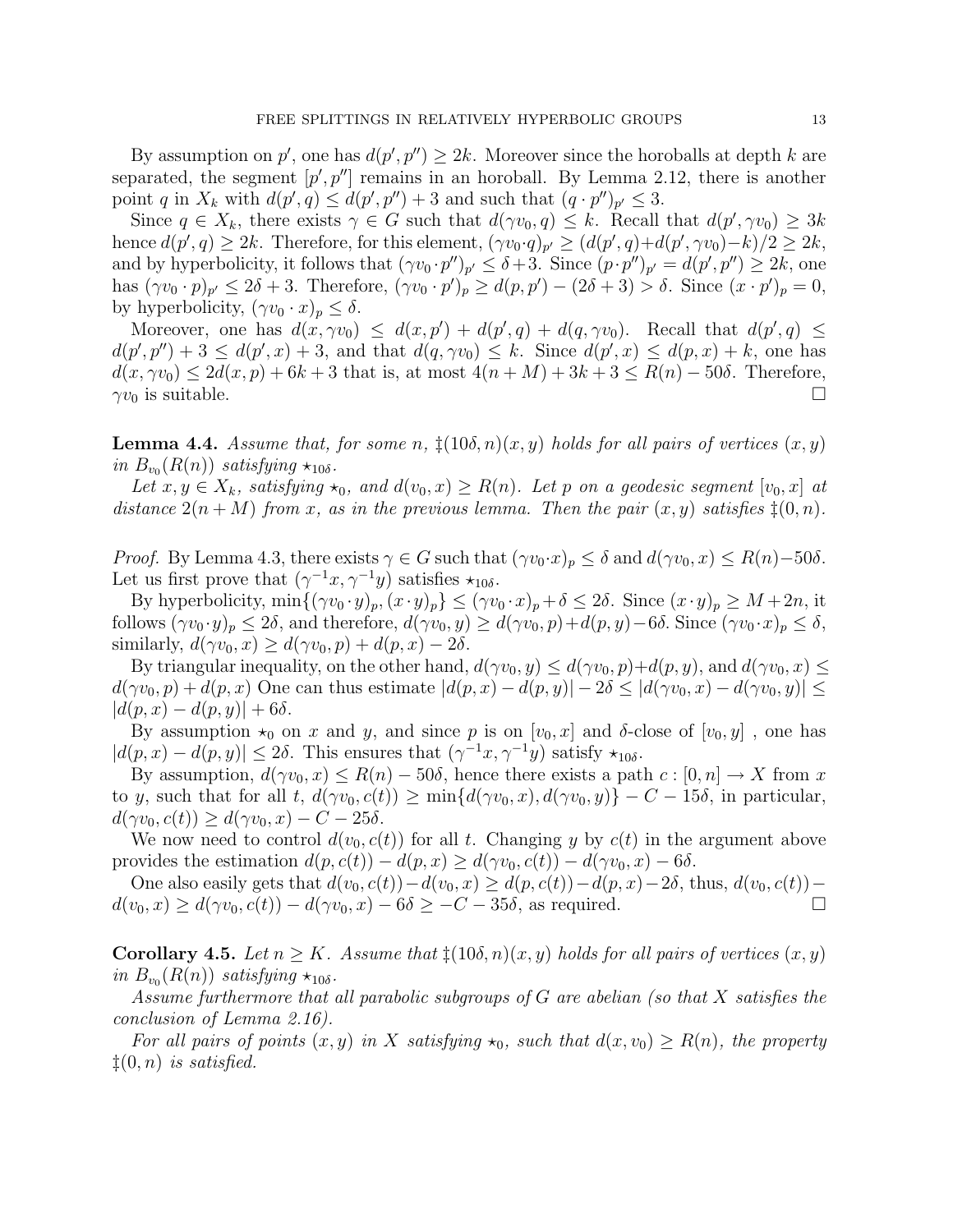*Proof.* By Lemma 4.4, if x and y are in  $X_k$ , then they satisfy  $\ddagger(0, n)$ . On the other hand, if x is not in  $X_k$ , then it is at depth at least k in an horoball, and since y is at distance at most  $M < k$  from x, it is in the same horoball. Lemma 2.16 then guarantees the result.  $\square$ 

Corollary 4.6. Let G be a relatively hyperbolic group. Assume that the parabolic subgroups are abelian, and let  $X$  be a proper hyperbolic space associated to  $G$  as above, and let  $K$  be as in paragraph 2.3.

If G has connected boundary, and has no proper peripheral splitting, then there exists  $n \geq K$ , such that  $\ddagger(10\delta, n)$  holds for all pairs  $(x, y)$  in  $B_{v_0}(R(n))$  satisfying  $\star_{10\delta}$ .

If there exists  $n \geq K$ , such that  $\ddagger(10\delta, n)$  holds for all pairs  $(x, y)$  in  $B_{v_0}(R(n))$  satisfying  $\star_{10\delta}$ , then ∂G is connected.

In fact, what one really needs is that the parabolic subgroups satisfy the conclusion of Lemma 2.16, in order to apply the previous corollary, and that they are one-ended (or two-ended), finitely presented, and without infinite torsion subgroup, in order to apply Bowditch's results.

Proof. If G has connected boundary, and has no proper peripheral splitting, then by Theorem 3.3 (1-2),  $\partial G$  has no global cut point. Therefore, by Lemma 4.2, there exists n (which can be assumed to be at least K) such that  $\ddagger(10\delta, n)$  holds for all pairs  $(x, y)$  in  $B_{v_0}(R(n))$ satisfying  $\star_{10\delta}$ .

Conversely, by Corollary 4.5, and Lemma 4.1,  $\partial G$  is connected.

#### 5. Algorithms

## 5.1. Tools.

**Proposition 5.1.** There is a procedure that, given a relative presentation of a relatively hyperbolic group G with abelian parabolic subgroups (so that the intersection of the generating set with each parabolic is sensible), terminates if the boundary  $\partial G$  is connected, without global cut point, and only if ∂G is connected.

*Proof.* First compute the constant  $\delta$  for the space X, and set  $n = K$ .

Next, compute the ball  $B_{v_0}(R(n) + n)$  in X. Check whether  $\ddagger(10\delta, n)(x, y)$  holds for all pairs of vertices  $(x, y)$  in  $B_{v_0}(R(n))$  satisfying  $\star_{10\delta}$  (there are finitely many such pairs). If this is so, then by Corollary 4.6, G has connected boundary, so the algorithm is told to stop there. If not, increment  $n$  by 1, and restart this procedure.

By Corollary 4.6, if the procedure does not stop, either the boundary  $\partial G$  is disconnected, or it has a global cut point. On the other hand, if this procedure *does* stop then by Corollary 4.6 ∂X is connected.

**Proposition 5.2.** There is a procedure that, given a finite presentation of a group, with a solution to the word problem, terminates if and only if the group has more than one end.

Proof. Enumerate the presentations of the group by Tietze transformations. Each time one of them exhibits a presentation of an amalgamated free product, or of an HNN extension, start in parallel the computation of the multiplication table of the edge group, using the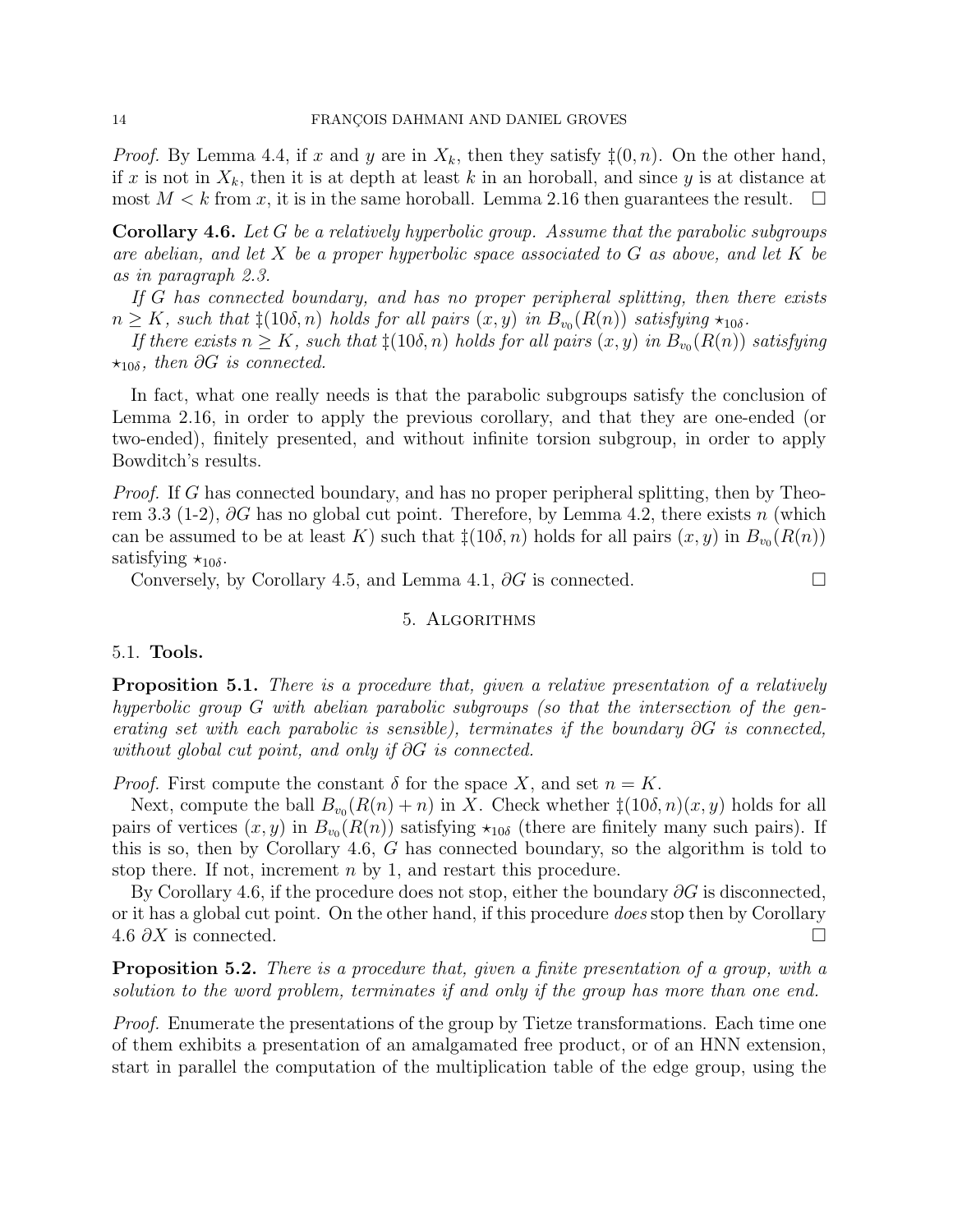solution to the word problem. One such computation eventually terminates if and only if the edge group is finite. For each of the terminating computations, check whether the splitting is non trivial (if the generators of a vertex group are all in the edge group). Since the edge group is finite, and the vertex group is given with a finite set of generators, this involves finitely many applications of the algorithm to solve the word problem.

The whole procedure is told to terminate when it has found a non-trivial splitting over a finite group.  $\square$ 

Proposition 5.3. There is a procedure that, given a relative presentation of a relatively hyperbolic group G, along with a solution to the word problem for G, enumerates the peripheral splittings of G.

Proof. Enumerate the presentations of the group by Tietze transformations. Each time one of them exhibits a presentation of a finite bipartite graph of groups, start in parallel the following procedure.

For each vertex of a given color, of generators  $c_1, \ldots c_k$ , enumerate the conjugates  $c_1^g$  $i_1^g, \ldots, c_k^g$  $k<sub>k</sub>$ , for  $g \in G$ , and check, with a solution to the word problem, whether one of these families coincide with the generators of a given parabolic subgroup. If there is a bijective such correspondence between vertices of one color, and given representative (up to conjugacy) of parabolic subgroups, then the presentation exhibits a peripheral splitting. It is then output in the list.

Given any peripheral splitting, a presentation exhibiting it will appear eventually in the enumeration, and thus will be eventually spotted by the algorithm.  $\Box$ 

#### 5.2. Results and Conclusion.

Theorem 5.4. There exists an algorithm whose input is a finite presentation of a relatively hyperbolic group with abelian parabolic subgroups, and outputs the answer to the question of the connectivity of its boundary.

*Proof.* According to Proposition 3.1,  $\partial G$  is disconnected if and only if G splits nontrivially over a finite group relative to P.

First of all, we run the procedure from Proposition 5.2. If there is a nontrivial splitting over a finite subgroup, we will find it. We can run a procedure on each such splitting which terminates if each element of  $P$  is elliptic *(i.e.* conjugate into a vertex group). Thus, if the boundary  $\partial G$  is disconnected, we will eventually discover this. We now need a second procedure to run in parallel which will terminate if the boundary is connected.

Let us run the procedure from Proposition 5.3 (recall that by Theorems 2.8 and 2.10, one can compute the relatively hyperbolic structure of the group, a hyperbolicity constant for  $X$ , and arbitrarily large balls of  $X$ , thus one can run 5.3). The output list of this procedure is a list of graphs of groups (possibly non-terminating). Start this list with the trivial graph of groups with one vertex corresponding to G and no edges.

In parallel, every time a new item appears on the list, let us find (using the algorithm of 2.8) a relative presentation for the vertex groups, where any adjacent edge groups are parabolic, using the algorithm of 2.8. Then, let us check whether the splitting contains a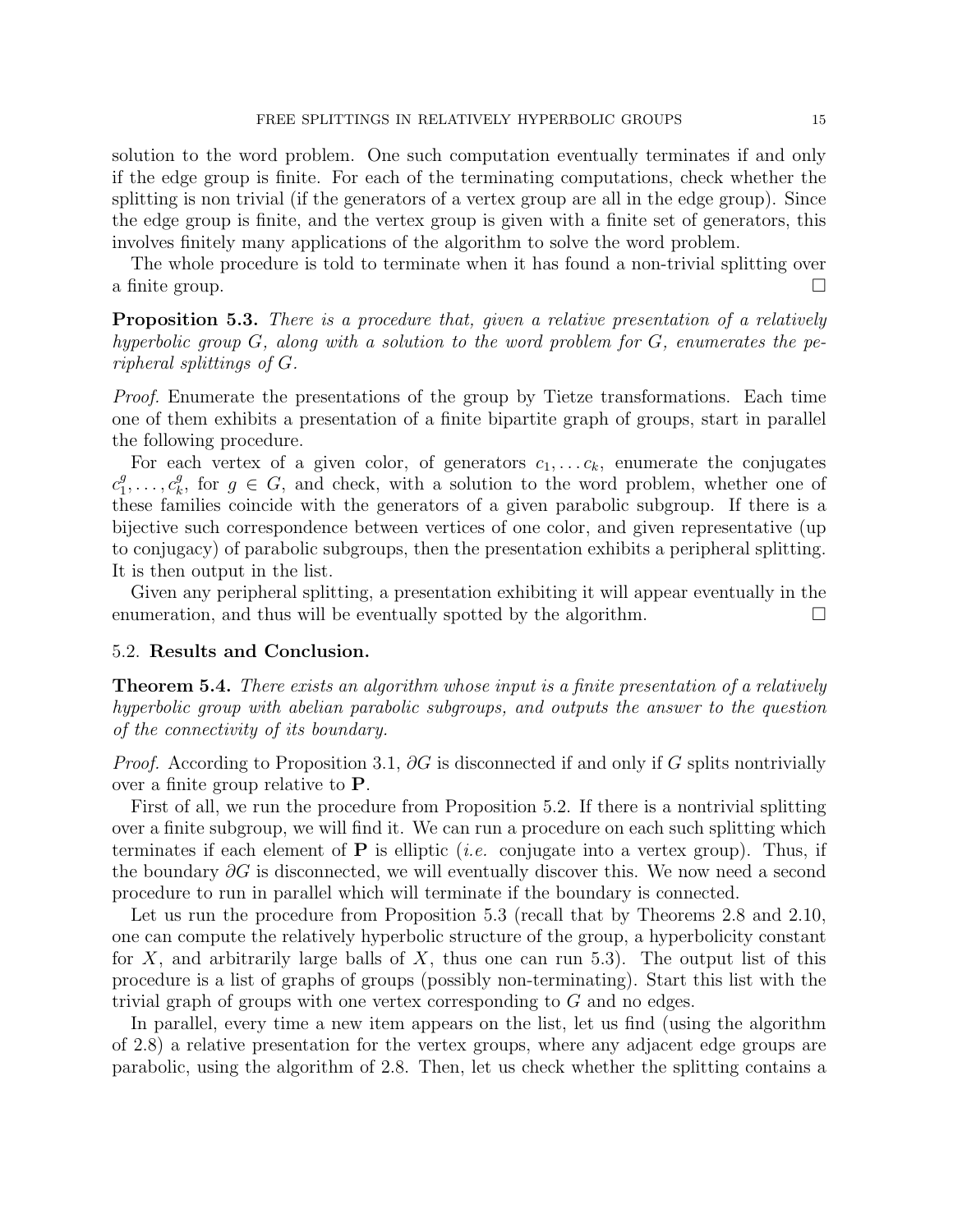non trivial splitting over a finite group (the edge groups are given in terms of the presentations of the parabolic subgroups, which are finitely generated abelian, thus it is easy to check whether they are finite). If yes, announce that the group has disconnected boundary (this is true by Proposition 3.1). In no, then let us run the procedure from Proposition 5.1 (checking connectedness of the boundary, modulo presence of cut points) on each of the vertex groups. If the algorithm from Proposition 5.1 has stopped on every non-parabolic vertex group of a given splitting, then announce that the boundary is connected.

We claim that if the procedure from Proposition 5.1 terminates on each non-parabolic vertex group of a given splitting then the boundary is indeed connected (as our algorithm announces). For, in this case all edge groups are infinite, and the boundaries of the vertex groups are connected (because the algorithm from Proposition 5.1 is assumed to have stopped). One can easily see in this case that  $\partial G$  is connected, since it is obtained by gluing together boundaries of vertex groups along points fixed by infinite parabolic edge groups, and then compactifying by the boundary of the Bass-Serre tree (see [7] for instance).

It remains to check that the algorithm presented always terminates. If the boundary is disconnected, then by Proposition 3.1 there is a peripheral splitting over a finite group, and it will be listed in the first procedure. On the other hand if  $\partial G$  is connected, by the accessibility Theorem 3.4, the procedure from Proposition 5.3 eventually finds a peripheral splitting in which the non parabolic vertex groups have connected boundaries without global cut points. Therefore, by Corollary 4.6, on this particular entry at least, the algorithm from Proposition 5.1 terminates.

Proof of Theorem 1.2. By Theorem 2.8, one can find a collection of abelian subgroups  $\mathbf{P} = \{P_1, \ldots, P_n\}$  (with presentations) of G, relative to which it is hyperbolic. One can identify the groups  $P_i, i \in I$  that are virtually cyclic, and it is classical that G is still relatively hyperbolic with respect to  $\mathbf{P}' = \mathbf{P} \setminus \{P_i, i \in I\}$ , which consists this time of one-ended abelian subgroups. Now, by Proposition 3.1, G admits a splitting over a finite group if and only if its boundary (for this latter structure  $(G, P')$ ) is connected. Theorem 5.4 can then be applied to  $(G, \mathbf{P}')$ , giving the result.

*Proof of Theorem 1.3.* Let us run the procedure of Theorem 1.2: if the group has one end, there is nothing to add, if it has several ends, the output of the algorithm is a splitting of the group as a graph of groups, with only finite edges groups. The Dunwoody decomposition is a refinement of this splitting, thus we need to run the same procedure on each vertex groups. This process eventually stops, as accessibility is ensured.  $\Box$ 

*Proof of Theorem 1.4.* It suffices to identify the trivial edge groups in the Dunwoody decomposition, that is the output of Theorem 1.3. Every edge group in this decomposition is described in the output of 1.3 as a subgroup of a parabolic group of  $G$  for which we know a presentation, and that is finitely generated abelian. Thus it is easy to decide whether it is trivial.  $\Box$